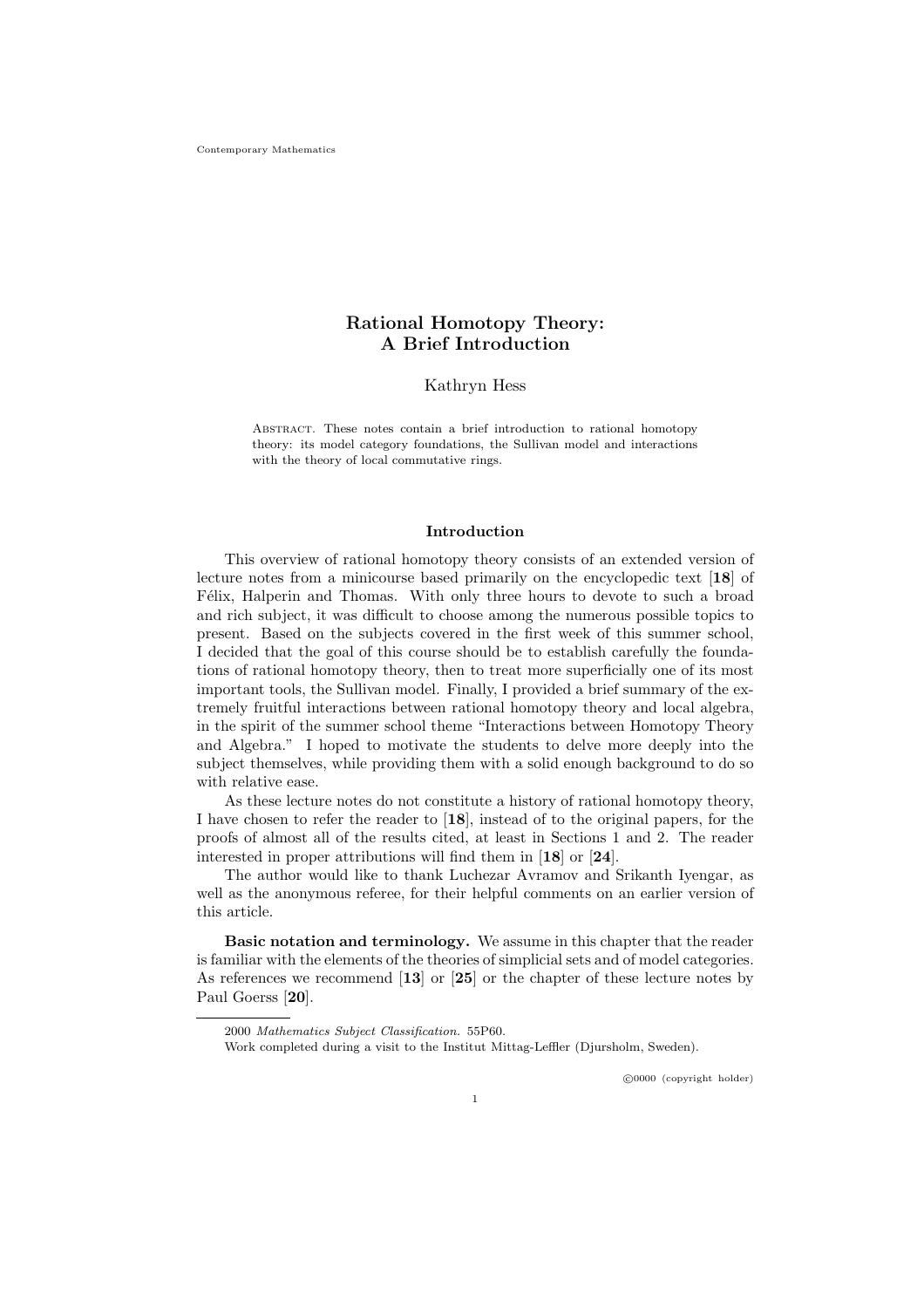In this chapter, sSet and Top are the categories of simplicial sets and of topological spaces, respectively. Furthermore,  $|\cdot|$ :  $\bf sSet \rightarrow Top$  denotes the geometric realization functor, while  $S_{\bullet}$ : Top  $\rightarrow$  sSet denotes its right adjoint, the singular simplices functor.

If K is a simplicial set, then  $C_*(K)$  and  $C^*(K)$  denote its normalized chain and cochain complexes, respectively. If  $X$  is a topological space, then the singular chains and cochains on X are  $S_*(X) := C_*(S_{\bullet}(X))$  and  $S^*(X) := C^*(S_{\bullet}(X))$ .

A morphism of (co)chain complexes inducing an isomorphism in (co)homology is called a *quasi-isomorphim* and denoted  $\cong$ .

A graded vector space is said to be of finite type if it is finite dimensional in each degree. A CW-complex is of finite type if it has finite number of cells in each dimension.

Given a category **C** and two objects A and B in **C**, we write  $C(A, B)$  for the class of morphisms with source A and target B.

# 1. Foundations

For the sake of simplicity, we work throughout these notes only with simply connected spaces. Many of the results presented hold for connected, nilpotent spaces as well.

1.1. Rationalization and rational homotopy type. Let  $\widetilde{H}_*$  denote reduced homology.

DEFINITION 1.1. A simply connected space X is *rational* if the following, equivalent conditions are satisfied.

- (1)  $\pi_* X$  is a  $\mathbb{Q}\text{-vector space.}$
- (2)  $\widetilde{H}_*(X;\mathbb{Z})$  is a Q-vector space.
- (3)  $H_*(\Omega X;\mathbb{Z})$  is a  $\mathbb{Q}\text{-vector space}.$

To prove the equivalence of these conditions, one begins by observing that  $H_*(K(\mathbb{Q},1); \mathbb{F}_p) \cong H_*(pt.; \mathbb{F}_p)$  for all primes p. An inductive Serre spectral sequence argument then shows that  $H_*(K(\mathbb{Q}, n); \mathbb{F}_p) \cong H_*(pt; \mathbb{F}_p)$  for all primes p and all  $n \geq 1$ . The equivalence of conditions (1) and (2) for an arbitrary X then follows from an inductive argument on the Postnikov tower of  $X$ . On the other hand, the equivalence between conditions (2) and (3) can be easily verified by a Serre spectral sequence argument.

EXAMPLE 1.2. For any  $n \geq 2$ , let  $\iota_{n,k}$  denote the homotopy class of the inclusion of  $S^n$  as the  $k^{\text{th}}$  summand  $S_k^n$  of  $\bigvee_{k\geq 1} S_k^n$ . The *rational n-sphere* is defined to be the complex

$$
(S^n)_0:=\bigg(\bigvee_{k\geq 1}S^n_k\bigg)\bigcup\bigg(\coprod_{k\geq 2}D^{n+1}_k\bigg),
$$

where  $D_{k+1}^{n+1}$  is attached to  $S_k^n \vee S_{k+1}^n$  via a representative  $S^n \to S_k^n \vee S_{k+1}^n$  of  $u_{n,k} - (k+1)u_{n,k+1}$ . The *rational n*-disk is then

$$
(D^{n+1})_0 := (S^n)_0 \times I/(S^n)_0 \times \{0\}.
$$

Let

$$
X(r):=\bigg(\bigvee_{1\leq k\leq r}S_k^n\bigg)\bigcup\bigg(\coprod_{2\leq k\leq r-1}D_k^{n+1}\bigg).
$$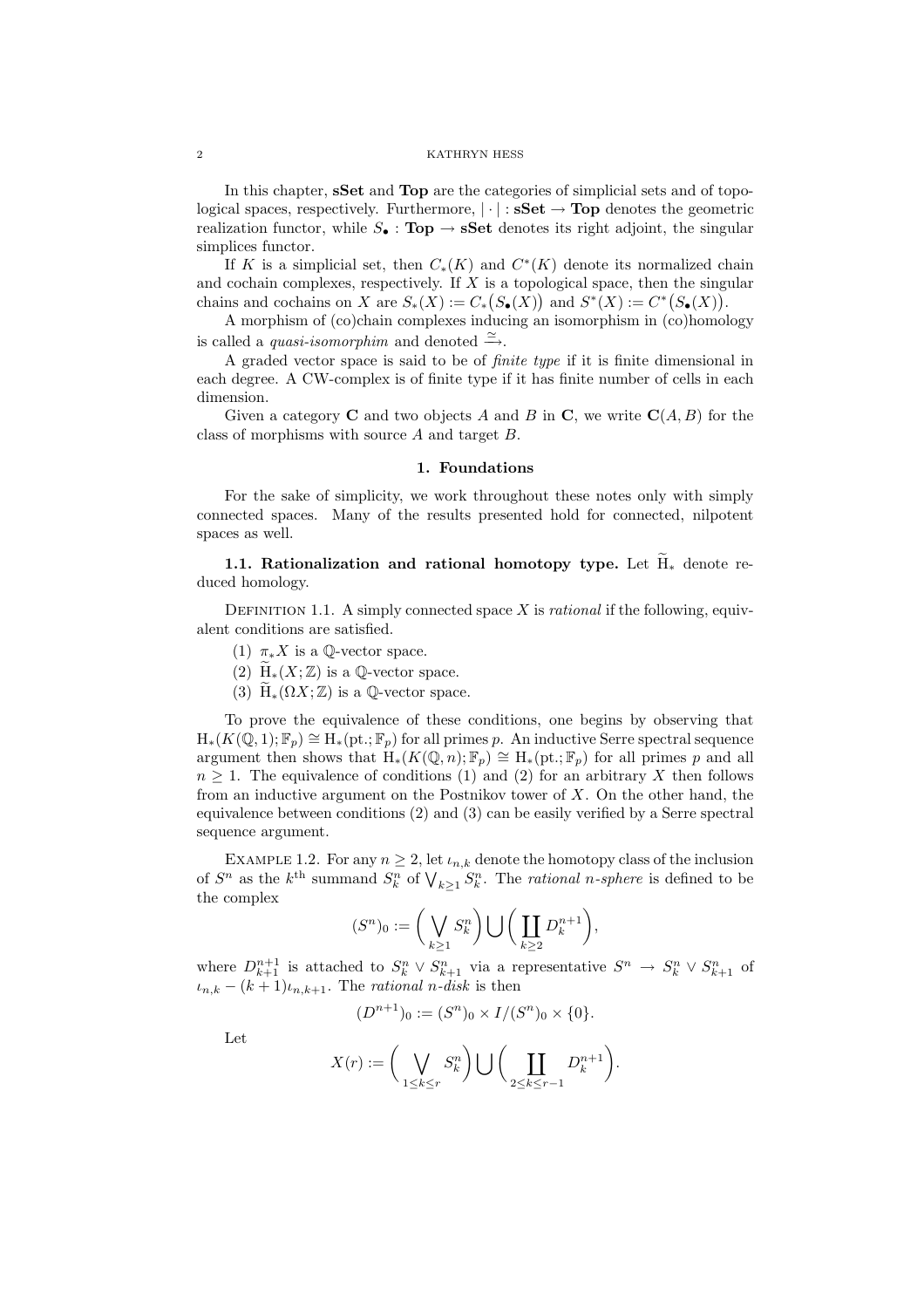It is clear that for all r,  $S_r^n$  is a strong deformation retract of  $X(r)$ , which implies that  $H_k X(R) = 0$  if  $k \neq 0, n$ . Furthermore, the homomorphism induced in reduced homology by the inclusion  $X(r) \hookrightarrow X(r + 1)$  is multiplication by  $r + 1$ . Since homology commutes with direct limits and  $(S^n)_0 = \lim_{\rightarrow} X(r)$ ,

$$
\widetilde{\mathrm{H}}_{*}\big((S^{n})_{0};\mathbb{Q}\big)=\left\{\begin{array}{rcl} \mathbb{Q} & ; & k=n \\ 0 & ; & \mathrm{else}. \end{array}\right.
$$

DEFINITION 1.3. A pair of spaces  $(X, A)$  is a *relative CW*<sub>0</sub>-complex if  $X =$  $\bigcup_{n>1} X(n)$ , where

 $(1)$   $X(1) = A;$ 

(2) for all  $n \geq 1$ , there is a pushout



(3) X has the weak topology, i.e.,  $U \subset X$  is open in X if and only if  $U \cap X(n)$ is open in  $X(n)$  for all n.

The pairs  $((S^n)_0, S^n)$  and  $((D^{n+1})_0, D^{n+1})$  are the fundamental examples of relative  $CW_0$ -complexes.

Note that if A is a rational space and  $(X, A)$  is a relative CW<sub>0</sub>-complex, then  $X$  is rational as well.

DEFINITION 1.4. Let X be a simply connected space. A continuous map  $\ell$ :  $X \to Y$  is a *rationalization* of X if Y is simply connected and rational and

$$
\pi_*\ell\otimes\mathbb{Q}:\pi_*X\otimes\mathbb{Q}\longrightarrow \pi_*Y\otimes\mathbb{Q}\cong \pi_*Y
$$

is an isomorphism.

Observe that a map  $\ell: X \to Y$  of simply connected spaces is a rationalization if and only if  $H_*(\ell;\mathbb{Q})$  is an isomorphism.

The inclusions of  $S<sup>n</sup>$  into  $(S<sup>n</sup>)<sub>0</sub>$  and of  $D<sup>n+1</sup>$  into  $(D<sup>n+1</sup>)<sub>0</sub>$  are rationalizations. The rationalization of an arbitrary simply connected space, as constructed in the next theorem, generalizes these fundamental examples.

THEOREM 1.5. Let  $X$  be a simply connected space. There exists a relative  $CW\text{-}complex (X_0, X)$  with no zero-cells and no one-cells such that the inclusion  $j: X \to X_0$  is a rationalization. Furthermore, if Y is a simply connected, rational space, then any continuous map  $f : X \to Y$  can be extended over  $X_0$ , i.e., there is a continuous map  $g: X_0 \to Y$ , which is unique up to homotopy, such that



commutes.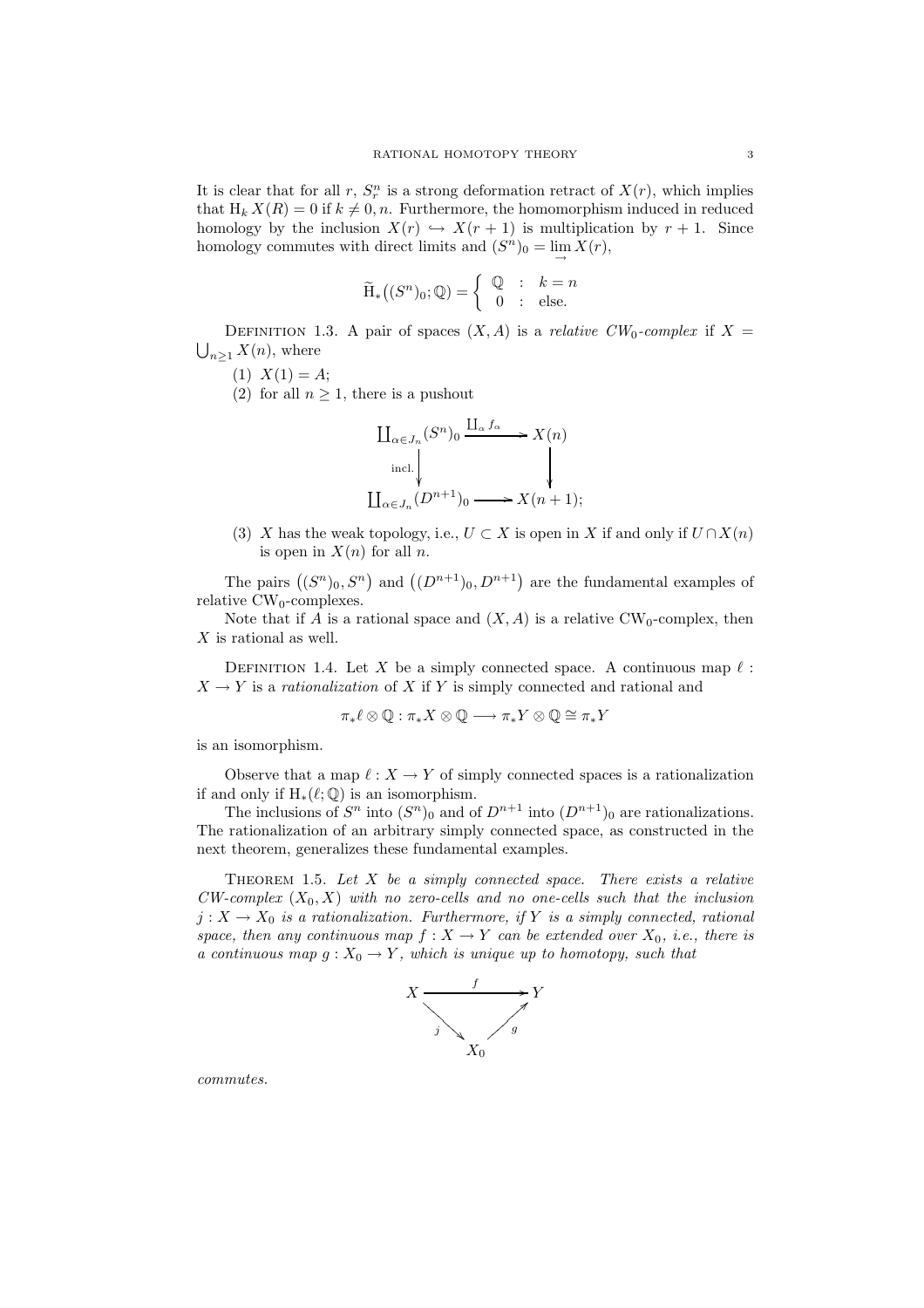Proof. We provide only a brief sketch of the proof. We can restrict to the case where X is a 1-reduced CW-complex. The rationalization  $X_0$  can then be constructed as a  $CW_0$ -complex with rational *n*-cells in bijection with the *n*-cells of X, for all n. The attaching maps of  $X_0$  are obtained by rationalizing the attaching maps of X. The complete proof can be found in  $[18,$  Theorem 9.7].

Continuing in the same vein, one can show that such a cellular rationalization is unique up to homotopy equivalence, relative to  $X$ .

Given a continuous map  $\varphi: X \to Y$  between simply connected spaces, we let  $\varphi_0: X_0 \to Y_0$  denote the induced map between their rationalizations, the existence and uniqueness (up to homotopy) of which are guaranteed by Theorem 1.5.

DEFINITION 1.6. The *rational homotopy type* of a simply connected space  $X$ is the weak homotopy type of its rationalization  $X_0$ .

DEFINITION 1.7. A continuous map  $\varphi: X \to Y$  between simply connected spaces is a *rational homotopy equivalence* if the following, equivalent conditions are satisfied.

- (1)  $\pi_*(\varphi) \otimes \mathbb{Q}$  is an isomorphism.
- (2) H<sub>\*</sub>( $\varphi$ ;  $\mathbb{Q}$ ) is an isomorphism.
- (3) H<sup>\*</sup>( $\varphi$ ; Q) is an isomorphism.
- (4)  $\varphi_0: X_0 \to Y_0$  is a weak homotopy equivalence.

To simplify computations, it is common in rational homotopy theory to restrict to the class of spaces defined by the following proposition, the proof of which is in [18, Theorem 9.11].

PROPOSITION 1.8. For any simply connected space  $X$ , there is a CW-complex Z and a rational homotopy equivalence  $\varphi: Z \to X$  such that

- (1)  $H_*(X; \mathbb{Q})$  is of finite type if and only if Z is of finite type; and
- (2) if dim<sub>0</sub>  $H_*(X; \mathbb{Q}) < \infty$ , then  $H_*(X; \mathbb{Q}) = H_{\leq N}(X; \mathbb{Q})$  if and only if Z is a finite CW-complex of dimension at most N.

DEFINITION 1.9. A simply connected space  $X$  is of *finite rational type* if condition (1) of Proposition 1.8 is satisfied.

We can now finally specify clearly the subject presented in these notes.

Rational homotopy theory is the study of rational homotopy types of spaces and of the properties of spaces and maps that are invariant under rational homotopy equivalence.

For further information on rationalization, the reader is refered to Section 9 of [18].

1.2. The passage to commutative cochain algebras. We show in this section that the category of rational homotopy types of simply connected, finite-type spaces and of homotopy classes of maps between their representatives is equivalent to an appropriately defined homotopy category of commutative differential graded algebras over Q.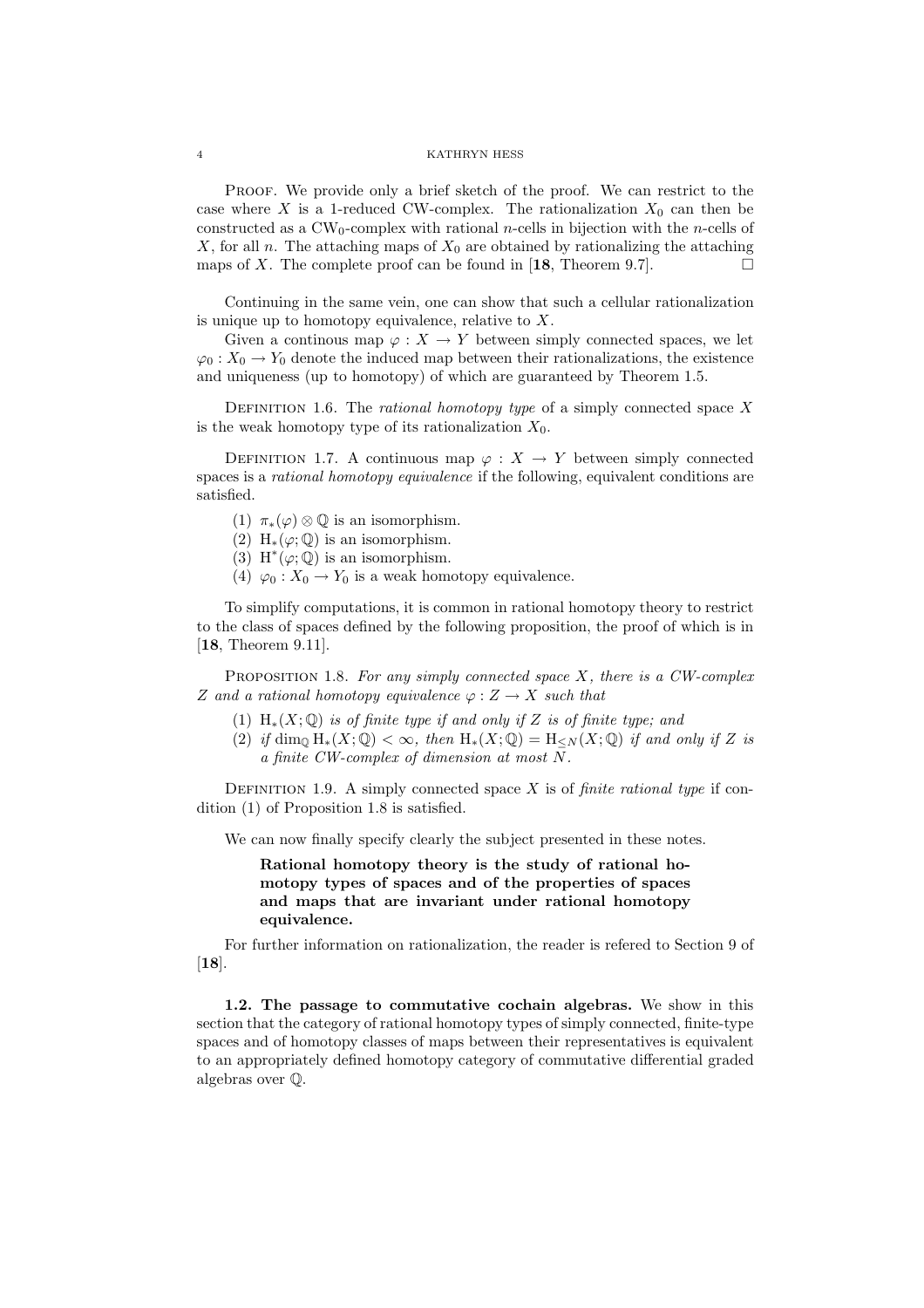The algebraic category and its homotopy structure. We begin by a rather careful introduction to the algebraic category in which the Sullivan model of a topological space lives.

A commutative differential graded algebra  $(CDGA)$  over  $\mathbb Q$  is a commutative monoid in the category of non-negatively graded, rational cochain complexes (cf., [20]). In other words, a CDGA is a cochain complex  $(A^*, d)$  over  $\mathbb{Q}$ , endowed with cochain maps

$$
\eta:\mathbb{Q}\longrightarrow (A^*,d),
$$

called the unit, and

$$
\mu: (A^*, d) \otimes_{\mathbb{Q}} (A^*, d) \longrightarrow (A^*, d) : a \otimes b \mapsto a \cdot b,
$$

called the product, such that

- (1)  $\mu$  is graded commutative, i.e., if  $a \in A^p$  and  $b \in A^q$ , then  $a \cdot b = (-1)^{pq} b \cdot a$ ;
- (2)  $\mu$  is associative; and
- (3)  $\mu(\eta \otimes Id_A) = Id_A = \mu(Id_A \otimes \eta).$

Observe that since  $\mu$  is a morphism of chain complexes, the differential on a CDGA satisfies the Leibniz rule, i.e., if  $a \in A^p$  and  $b \in A^q$ , then

$$
d(a \cdot b) = da \cdot b + (-1)^p a \cdot db.
$$

Let  $r \in \mathbb{N}$ . A CDGA A is r-connected if  $A^0 = \mathbb{Q}$  and  $A^k = 0$  for all  $0 < k < r+1$ . A morphism of CDGA's  $f:(A^*,d,\mu,\eta) \to (\bar{A}^*,\bar{d},\bar{\mu},\bar{\eta})$  is a cochain map such that  $f\mu = \bar{\mu}(f \otimes f)$  and  $f\eta = \bar{\eta}$ . The category of CDGA's over Q and their morphims is denoted  $CDGA<sub>0</sub>$ .

To simplify notation, we frequently write either A or  $(A, d)$  to denote  $(A^*, d, \mu, \eta)$ . Furthermore, henceforth in these notes, the notation  $\otimes$  means  $\otimes_{\mathbb{Q}}$ .

In rational homotopy theory, CDGA's with free underlying commutative, graded algebra play an essential role. Given a non-negatively graded vector space  $V =$  $\bigoplus_{i\geq 0} V^i$ , let  $\Lambda V$  denote the free, commutative, graded algebra generated by V, i.e.,

$$
\Lambda V = S[V^{\text{even}}] \otimes E[V^{\text{odd}}],
$$

the tensor product of the symmetric algebra on the vectors of even degree and of the exterior algebra on the vectors of odd degree. Given a basis  $\{v_j \mid j \in J\}$  of V, we often write  $\Lambda(v_i)_{i\in J}$  for  $\Lambda V$ . We also write  $\Lambda^n V$  to denote the set of elements of  $\Lambda V$  of wordlength n.

A homomorphism of commutative, graded algebras  $\varphi : \Lambda V \to A$  is determined by its restriction to V, as is any derivation of commutative, graded algebras  $\delta$ :  $\Lambda V \to A$ . In particular, the differential d of a CDGA ( $\Lambda V, d$ ) is determined by its restriction to V.

More generally, the following class of CDGA morphisms is particularly important in rational homotopy theory.

DEFINITION 1.10. A relative Sullivan algebra consists of an inclusion of CDGA's  $(A, d) \rightarrow (A \otimes \Lambda V, d)$  such that V has a basis  $\{v_\alpha \mid \alpha \in J\}$ , where J is a well-ordered set, such that  $dv_{\beta} \in A \otimes \Lambda V_{\leq \beta}$  for all  $\beta \in J$ , where  $V_{\beta}$  is the span of  $\{v_{\alpha} \mid \alpha < \beta\}$ . A relative Sullivan algebra is minimal if

$$
\alpha < \beta \Longrightarrow \deg v_{\alpha} < \deg v_{\beta}.
$$

A (minimal) relative Sullivan algebra  $(\Lambda V, d)$  extending  $(A, d) = (\mathbb{Q}, 0)$  is called a (minimal) Sullivan algebra.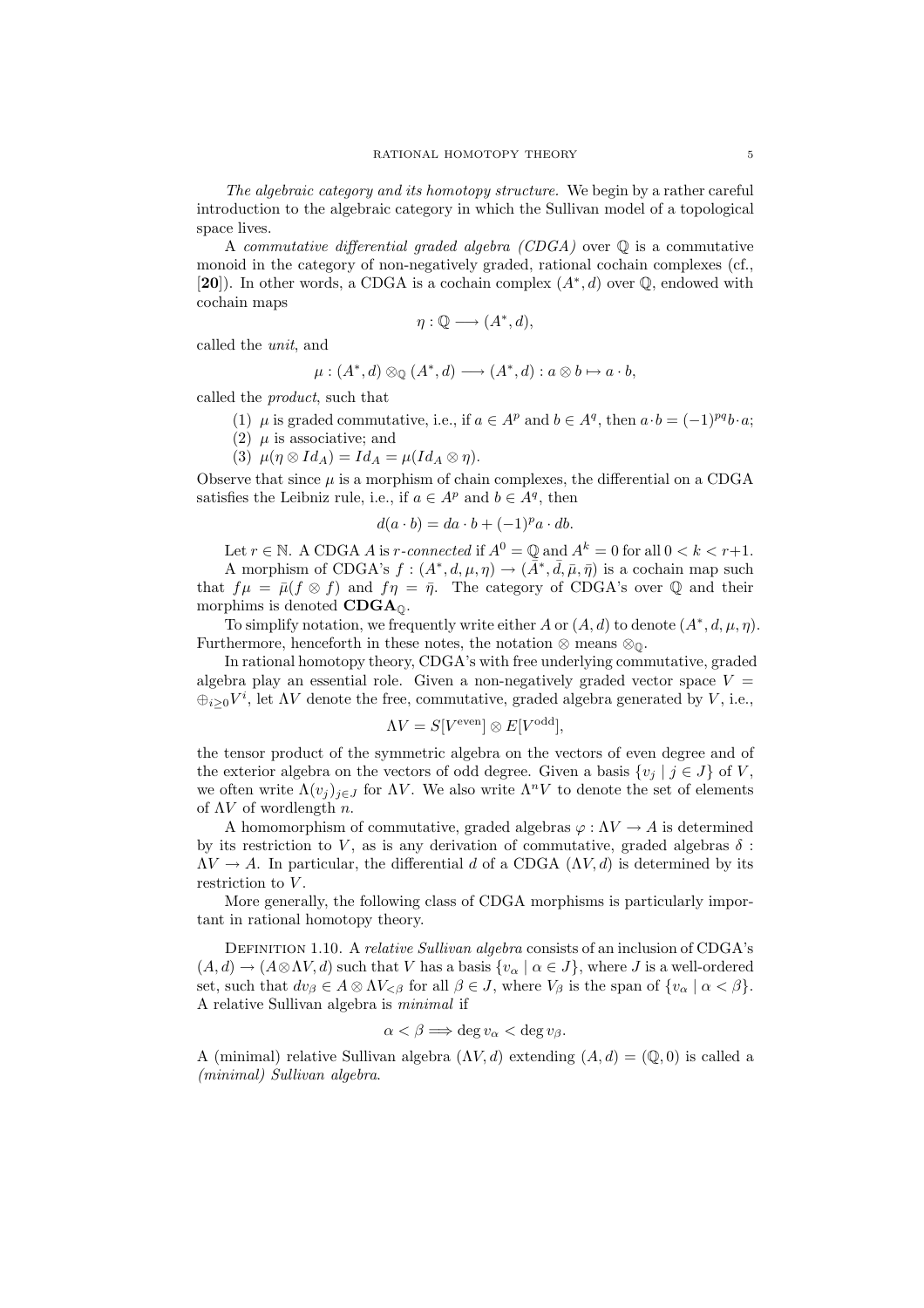REMARK 1.11. If  $V^0 = 0 = V^1$ , then  $(\Lambda V, d)$  is always a Sullivan algebra and is minimal if and only if  $dV \subset \Lambda^{\geq 2}V$ , the subspace of words of length at least two.

EXAMPLE 1.12. The CDGA  $(\Lambda(x, y, z), d)$ , where x, y and z are all of degree 1 and  $dx = yz$ ,  $dy = zx$  and  $dz = yx$ , is an example of a CDGA with free underlying graded algebra that is not a Sullivan algebra.

Recall from Example 1.7 and Example 3.4(1) in [20] that the category  $\mathbf{Ch}^*(\mathbb{Q})$ of non-negatively graded cochain complexes over Q admits a cofibrantly generated model category structure in which

- (1) weak equivalences are quasi-isomorphisms;
- (2) fibrations are degreewise surjections; and
- (3) cofibrations are degreewise injections, in positive degrees.

The set of generating acyclic cofibrations is

$$
\mathcal{J} = \{j_n : 0 \to D(n) \mid n \ge 1\}
$$

where

$$
D(n)^k = \begin{cases} \mathbb{Q} & \colon & k = n-1, n \\ 0 & \colon & \text{else} \end{cases}
$$

and  $d: D(n)^{n-1} \to D(n)^n$  is the identity ma The set  $\mathcal I$  of generating cofibrations consists of the inclusions

$$
i_n: S(n) \to D(n)
$$
 for  $n \ge 1$  and  $i_0: 0 \to S(0)$ ,

where

$$
S(n)^k = \begin{cases} \mathbb{Q} & \colon & k = n \\ 0 & \colon & \text{else.} \end{cases}
$$

Consider the pair of adjoint functors

$$
\Lambda: \mathbf{Ch}^*(\mathbb{Q}) \rightleftarrows \mathbf{CDGA}_{\mathbb{Q}}: U,
$$

where  $\Lambda$  is the "free commutative cochain algebra" functor satisfying  $\Lambda(C, d)$  =  $(\Lambda C, \bar{d})$ , where  $\bar{d}$  is the derivation extending d, and U is the forgetful functor. It is not difficult, as indicated in Example 3.7 in [20], to show that this adjoint pair satisfies the hypotheses of Theorem 3.6 of [20].

There is thus a cofibrantly generated model structure on  $CDGA_{\odot}$ , with generating cofibrations and acyclic cofibrations

$$
\mathcal{I} = \{ \Lambda i_n \mid n \ge 0 \} \quad \text{and} \quad \mathcal{J} = \{ \Lambda j_n \mid n \ge 1 \},
$$

where  $\Lambda(0) := \mathbb{Q}$ . Let  $\mathcal{I} - cell$  denote the smallest class of morphisms in CDGA<sub>0</sub> that contains  $\mathcal I$  and that is closed under coproducts, cobase change and sequential colimits. It is easy to see that  $\mathcal{I}-cell$  is exactly the class of relative Sullivan algebras. In this model structure on  $CDGA_{\mathbb{Q}}$ , weak equivalences are quasi-isomorphisms, and fibrations are degreewise surjections. Cofibrations are retracts of relative Sullivan algebras. All CDGA's are fibrant, and the Sullivan algebras are the cofibrant CDGA's.

The next result, which is the Lifting Axiom of model categories in the specific case of  $CDGA<sub>0</sub>$ , is an important tool in rational homotopy theory.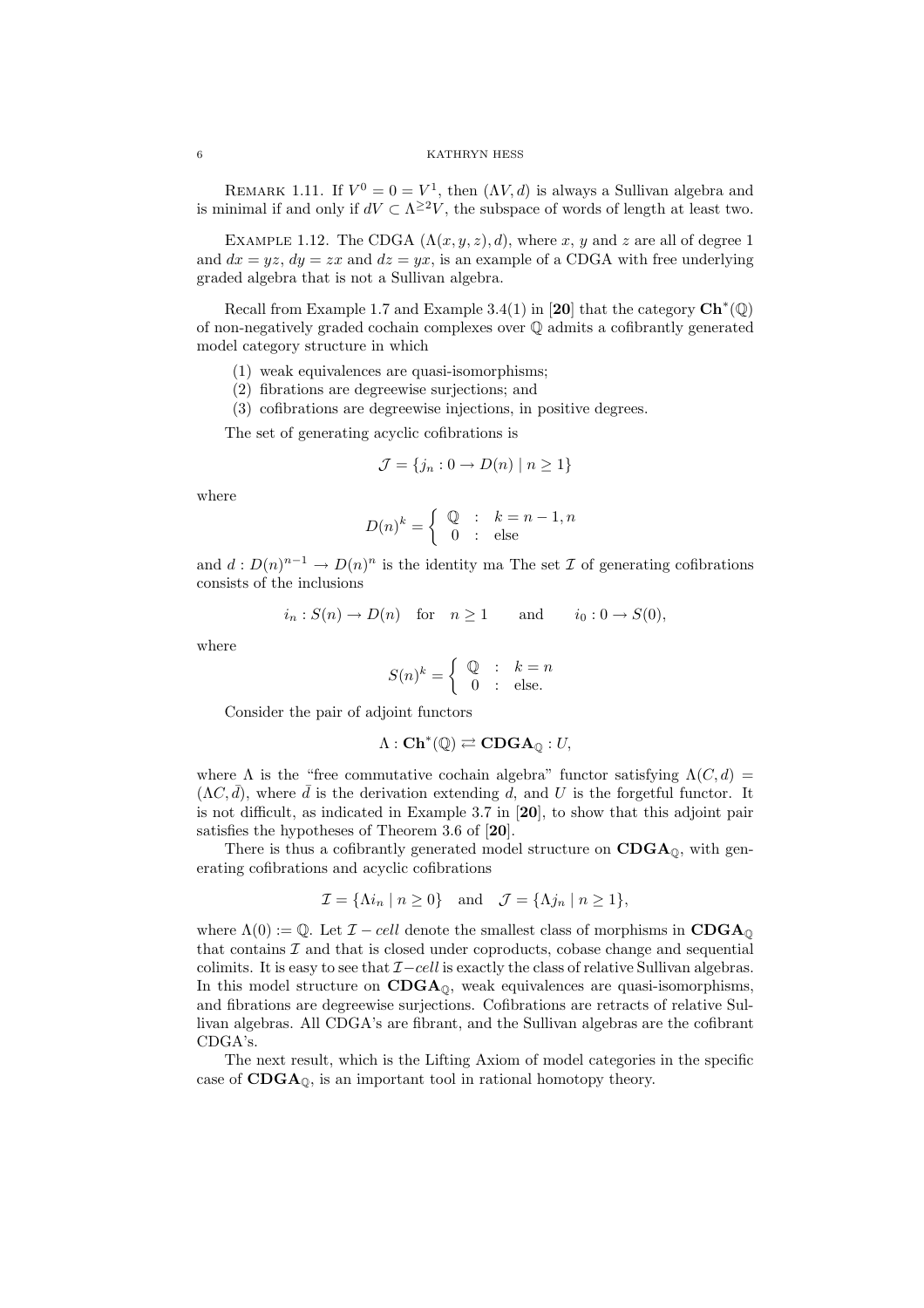PROPOSITION 1.13 (The Lifting Lemma). Let

$$
(A,d) \xrightarrow{f} (B,d)
$$

$$
i \downarrow \qquad \qquad p \downarrow
$$

$$
(A \otimes \Lambda V, D) \xrightarrow{g} (C,d)
$$

be a commuting diagram in  $CDGA_0$ , where i is a relative Sullivan algebra and p is a surjection. If i or p is a quasi-isomorphism, then q lifts through p to an extension of f, i.e., there exists a CDGA map h :  $(A \otimes \Lambda V, D) \rightarrow (B, d)$  such that  $hi = f$  and  $ph = q$ . Furthermore, any two lifts are homotopic relative to  $(A, d)$ .

We can describe homotopy of CDGA morphisms with source a Sullivan algebra in terms of the following path objets. Let I denote the CDGA  $D(1)$ , where the generators of degrees 0 and 1 are called t and y, respectively. Let  $\varepsilon_0 : I \to \mathbb{Q}$  and  $\varepsilon_1 : I \to \mathbb{Q}$  denote the augmentations specified by  $\varepsilon_0(t) = 0$  and  $\varepsilon_1(t) = 1$ .

PROPOSITION 1.14. Let  $(\Lambda V, d)$  be a Sullivan algebra. Two CDGA morphisms  $f, g : (\Lambda V, d) \to (A, d)$  are homotopic if and only if there is a CDGA morphism  $H: (\Lambda V, d) \to (A, d) \otimes I$  such that  $(Id_A \otimes \varepsilon_0)H = f$  and  $(Id_A \otimes \varepsilon_1)H = g$ .

A careful, degree-by-degree version of the proof of the Small Object Argument (Theorem 3.5 in [20]) establishes the following useful result.

PROPOSITION 1.15. Any morphism  $f : (A, d) \rightarrow (B, d)$  in CDGA<sub>Q</sub> can be factored as



where *i* and *j* are relative Sullivan algebras, and *p* and *q* are surjections.

If we are willing to sacrifice surjectivity of  $q$ , we can obtain minimality of  $j$ , again via a degree-by-degree construction.

PROPOSITION 1.16. Any morphism  $f : (A,d) \rightarrow (B,d)$  in CDGA<sub>Q</sub> can be factored as



where *ι* is a relative Sullivan algebra. In particular, if  $H^0 A = Q = H^0 B$ ,  $H^1 f$  is injective and H<sup>\*</sup> B is of finite type, then W is of finite type and  $W = W^{\geq 2}$ .

DEFINITION 1.17. The quasi-isomorphism  $\varphi : (A \otimes \Lambda W, D) \stackrel{\simeq}{\to} (B, d)$  is a relative Sullivan minimal model of  $f : A \rightarrow B$ . A Sullivan minimal model of the CDGA  $(B, d)$  is a relative Sullivan minimal model  $\varphi : (\Lambda W, d) \xrightarrow{\simeq} (B, d)$  of the unit map  $\eta : (\mathbb{Q}, 0) \to (B, d).$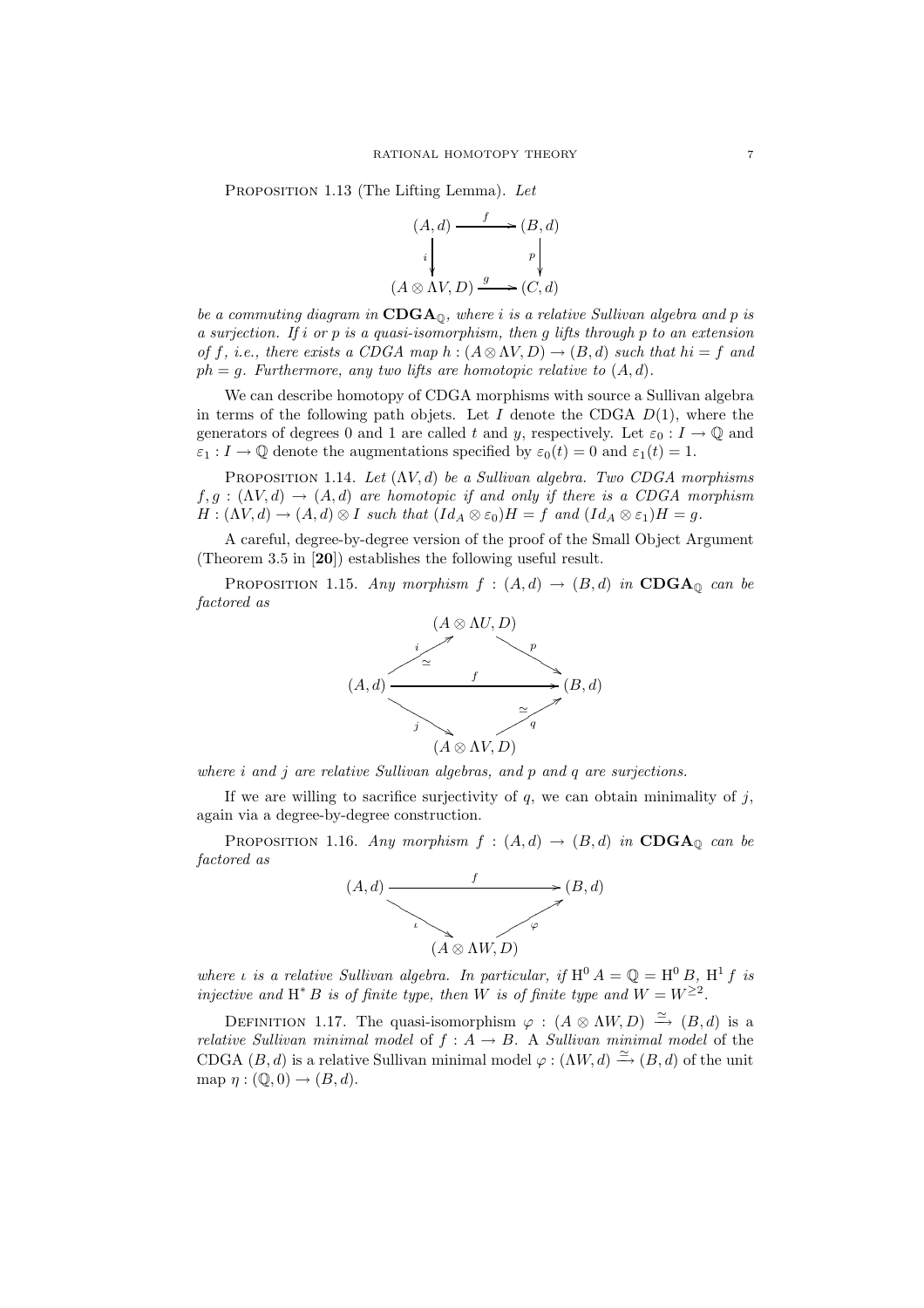It is very convenient to know that (relative) Sullivan minimal models are unique up to isomorphism, which is an immediate consequence of the following proposition.

PROPOSITION 1.18. Suppose that

$$
(A,d) \xrightarrow{\qquad f} (B,d)
$$
  
\n
$$
i \downarrow \qquad j \downarrow
$$
  
\n
$$
(A \otimes \Lambda V, D) \xrightarrow{\qquad f} (B \otimes \Lambda W, D)
$$

is a commuting diagram in  $CDGA_{\text{O}}$ , where i and j are minimal relative Sullivan algebras, f is an isomorphism and  $\hat{f}$  is a quasi-isomorphism. Then  $\hat{f}$  is also an isomorphism.

The proof of this proposition reduces to showing that if a CDGA endomorphism of a minimal relative Sullivan algebra  $(B \otimes \Lambda W, D)$  that fixes B is homotopic to the identity, then it is equal to the identity.

The functors. We now explain the passage from topology to algebra, starting with the relationship between simplicial sets and CDGA's.

DEFINITION 1.19. The algebra of polynomial differential forms, denoted  $\mathfrak{A}^*_{\bullet}$ , is the simplicial CDGA given by

$$
\mathfrak{A}_n^* = (\Lambda(t_0, ..., t_n; y_0, ..., y_n)/J_n, d),
$$

 $\sum$ where deg  $t_i = 0$  and  $dt_i = y_i$  for all i and  $J_n$  is the ideal generated by  $\{1 - \sum_{i=0}^n t_i, \sum_{j=0}^n y_j\}$ . The faces and degeneracies are specified by

$$
\partial_i: \mathfrak{A}_n^* \longrightarrow \mathfrak{A}_{n-1}^*: t_k \mapsto \left\{\begin{array}{rcl} t_k & : & k < i \\ 0 & : & k = i \\ t_{k-1} & : & k > i \end{array}\right.
$$

and

$$
s_i: \mathfrak{A}_n^* \longrightarrow \mathfrak{A}_{n+1}^*: t_k \mapsto \left\{ \begin{array}{rcl} t_k & : & k < i \\ t_k + t_{k+1} & : & k = i \\ & t_{k+1} & : & k > i. \end{array} \right.
$$

The terminology used in this definition is justified by the following observation. Let  $\Omega_{\text{DR}}(\Delta^n)$  be the cochain algebra of smooth forms on  $\Delta^n$ , the standard topological  $n$ -simplex. Then

$$
\Omega_{\operatorname{DR}}(\Delta^n)=C^\infty(\Delta^n)\otimes_{\mathfrak{A}_n^0}\mathfrak{A}_n^*,
$$

where the cochain algebra morphisms induced by the topological face inclusions and degeneracy mapsagree with  $\partial_i$  and  $s_i$ .

DEFINITION 1.20. Let  $\mathcal{A}^*$  :  $sSet \rightarrow CDGA_{\mathbb{Q}}$  be the functor specified by  $\mathcal{A}^*(K) = \mathbf{sSet}(K, \mathfrak{A}_{\bullet}^*)$ , with product and differential defined objectwise. For any topological space X, let  $\mathcal{A}_{PL}(X) := \mathcal{A}^*(S_{\bullet}(X))$ , which we call the CDGA of piecewise-linear de Rham forms on X.

Since  $\mathcal{A}^*(K)$  is a commutative algebra for every simplicial set K, while  $C^*(K; \mathbb{Q})$ usually is not, we cannot expect to be able to define a natural quasi-isomorphism of cochain algebras directly from the former to the latter. However, as explained below, there is a cochain map between them that is close to being an algebra ma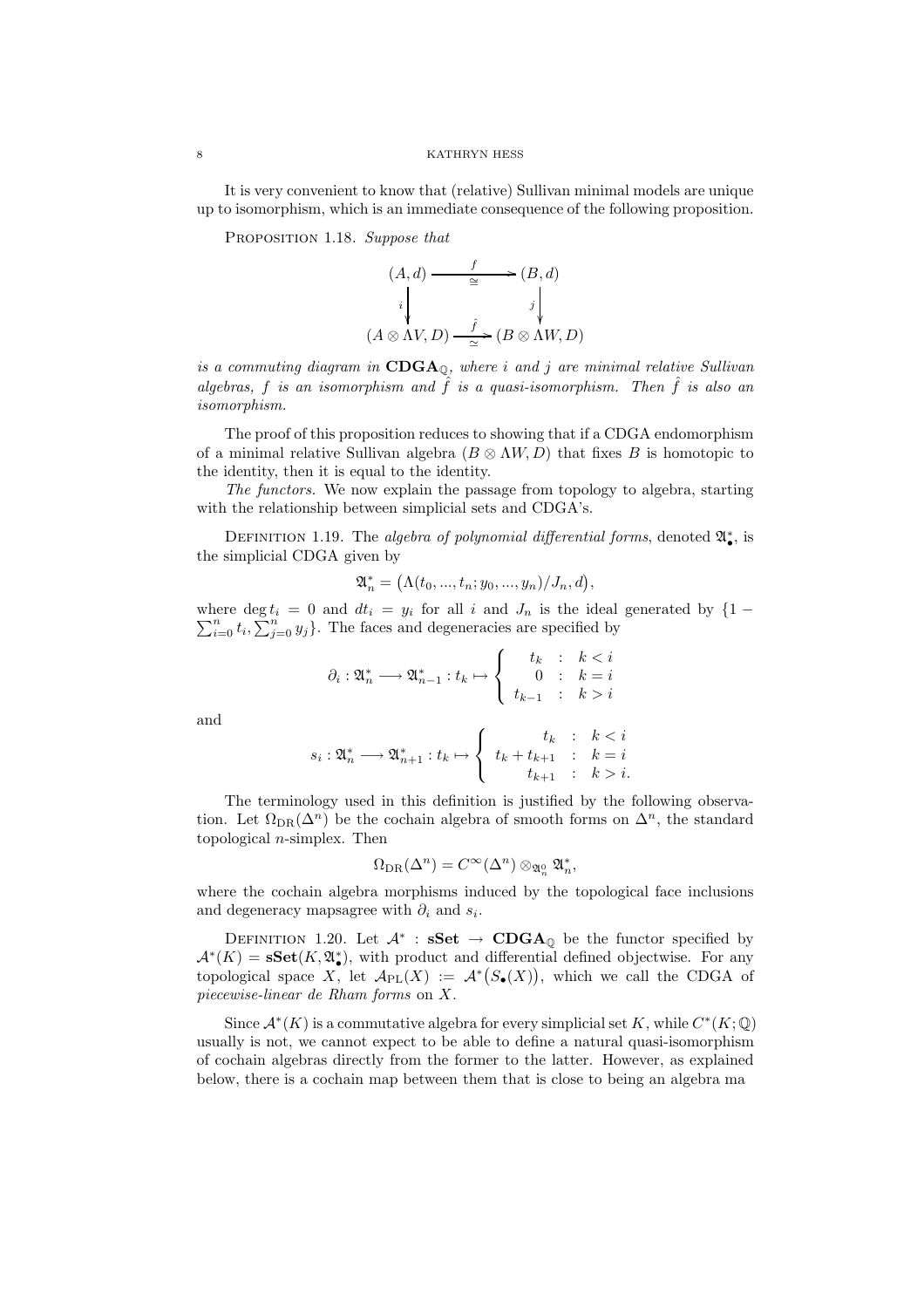Given 
$$
f \in \mathcal{A}^n(K)
$$
, i.e.,  $f: K \to \mathfrak{A}_\bullet^n$ , and  $x \in K_n$ , write

$$
f(x) = \hat{f}(x)dt_1 \cdots dt_n,
$$

so that  $\hat{f}(x) \in \mathbb{Q}[t_1, ..., t_n]$ , the ring of polynomials in  $t_1, ..., t_n$  with coefficients in Q. Define a graded linear map  $\oint : \mathcal{A}^*(K) \to C^*(K; \mathbb{Q})$  by

$$
(\oint f)(x) = \int_{\Delta^n} \hat{f}(x) dt_1 \cdots dt_n.
$$

THEOREM 1.21 (The Polynomial Stokes-De Rham Theorem). The map  $\oint$  is a map of cochain algebras, inducing an isomorphism of algebras in cohomology.

The proof of this theorem, which can be found in [10], Theorem 2.2 and Corollary 3.4, proceeds by methods of acyclic models.

Theorem 1.21 can in fact be strengthened: as proved in Proposition 3.3 in [10], the cochain map  $\oint$  is actually a *strongly homotopy multiplicative map*, in the sense of, e.g., Gugenheim and Munkholm [21].

To compare the homotopy theory of CDGA's and of simplicial sets via the functor  $\mathcal{A}^*$ , we need  $\mathcal{A}^*$  to be a member of an adjoint pair. We construct its adjoint as follows.

DEFINITION 1.22. Let  $\mathcal{K}_{\bullet}$  : CDGA<sub>Q</sub>  $\rightarrow$  sSet be the functor specified by  $\mathcal{K}_{\bullet}(A) = \mathbf{CDGA}_{\mathbb{Q}}(A, \mathfrak{A}_{\bullet}^{*}),$  with faces and degeneracies defined objectwise.

Let  $\mathbf{sCDGA}_{\mathbb{Q}}$  denote the category of simplicial CDGA's. Given any CGDA A and any simplicial set K, their cartesian product is naturally a simplicial CDGA. Furthermore, there are natural isomorphisms

 $\mathbf{CDGA}_{\mathbb{Q}}(A,\mathbf{sSet}(K,\mathfrak{A}_{\bullet}^*))\cong \mathbf{sCDGA}_{\mathbb{Q}}(A\times K,\mathfrak{A}_{\bullet}^*)\cong \mathbf{sSet}\bigl(K,\mathbf{CDGA}_{\mathbb{Q}}(A,\mathfrak{A}_{\bullet}^*)\bigr),$ i.e.,

$$
\mathbf{CDGA}_{\mathbb{Q}}(A, \mathcal{A}^*(K)) \cong \mathbf{sSet}(K, \mathcal{K}_{\bullet}(A)).
$$

We therefore have an adjoint pair

$$
\mathcal{A}^*:\mathbf{sSet}\rightleftarrows\mathbf{CDGA}_{\mathbb{Q}}^{\mathrm{op}}:\mathcal{K}_\bullet,
$$

which Bousfield and Gugenheim proved to be a Quillen pair in Section 8 of [10].

DEFINITION 1.23. The composite functor



is called spatial realization.

Let  $(\Lambda V, d)$  be any Sullivan algebra. Let  $\eta : Id \to \mathcal{A}^* \circ \mathcal{K}$  be the unit of the adjoint pair above, and let  $\varepsilon : S_{\bullet} \circ |-| \to Id$  be the counit of the adjoint pair  $(S_{\bullet}, |-|)$ . Consider the commuting diagram

$$
\mathbb{Q} \longrightarrow \mathcal{A}_{\text{PL}} \big( \langle \Lambda V, d \rangle > \big) \n\longrightarrow \mathcal{A}_{\text{PL}} \big( \varepsilon_{\mathcal{K}_{\bullet}(\Lambda V, d)} \big) \n\sim \mathcal{A}_{\text{PL}} \big( \varepsilon_{\mathcal{K}_{\bullet}(\Lambda V, d)} \big) \n(\Lambda V, d) \xrightarrow{\eta(\Lambda V, d)} \mathcal{A}^* \big( \mathcal{K}_{\bullet}(\Lambda V, d) \big).
$$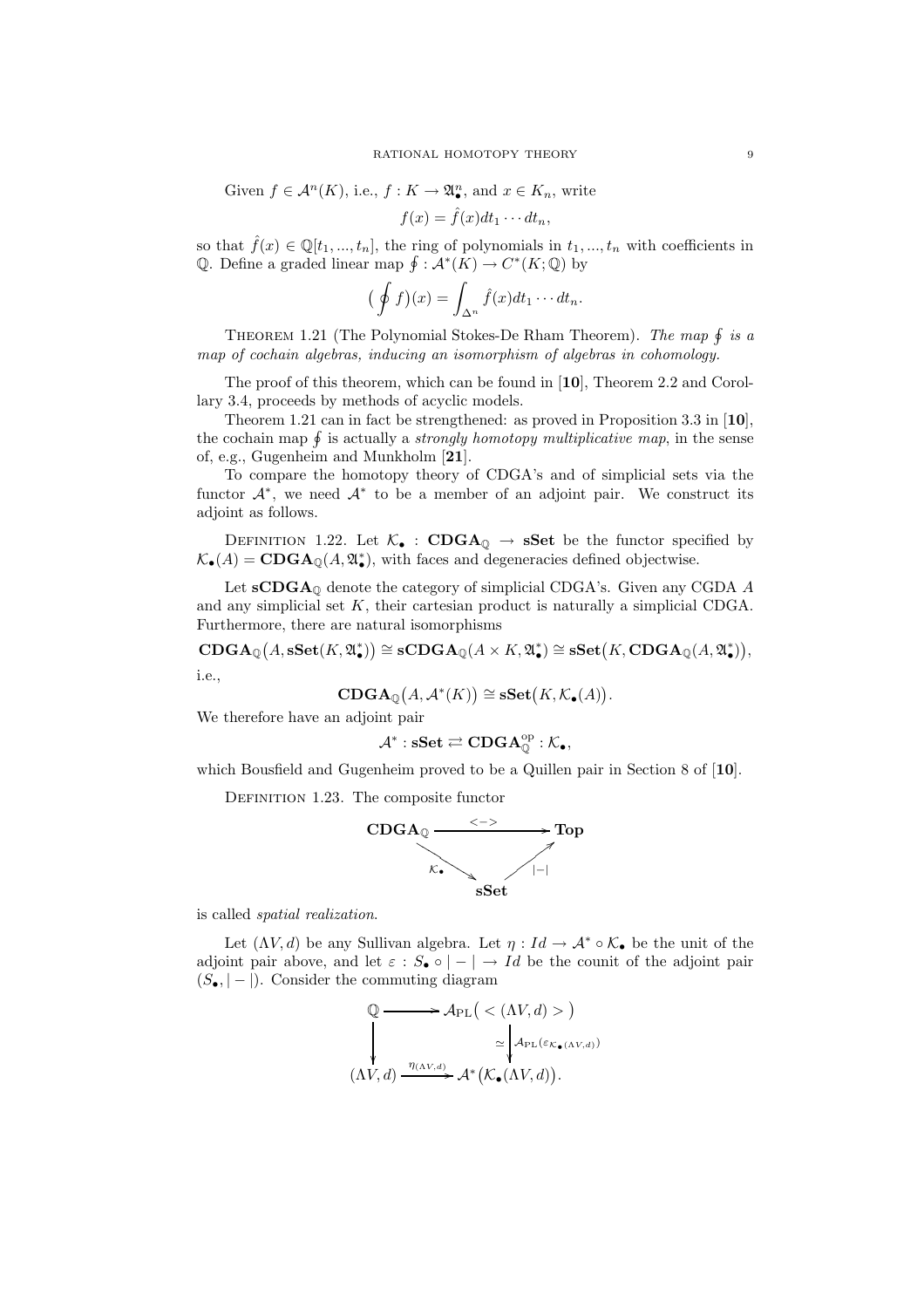Since  $(\Lambda V, d)$  is a Sullivan algebra and  $\mathcal{A}_{PL}(\varepsilon_{\mathcal{K}_{\bullet}(\Lambda V, d)})$  is a surjective quasi-isomorphism, the Lifting Lemma (Proposition 1.13) can be applied to this diagram, establishing the existence of a CDGA morphism  $m_{(\Lambda V,d)} : (\Lambda V, d) \to \mathcal{A}_{PL}$   $( $\Lambda V, d) >$ ),$ unique up to homotopy, lifting  $\eta_{(\Lambda V,d)}$ .

THEOREM 1.24. If  $(\Lambda V, d)$  is a simply connected Sullivan algebra of finite type, then

- (1)  $m_{(\Lambda V,d)} : (\Lambda V, d) \to \mathcal{A}_{PL}$  (  $\lt (\Lambda V, d) >$  ) is a quasi-isomorphism; and
- $(2) < (\Lambda V, d) >$  is a simply connected, rational space of finite type, such that there is an isomorphism of graded, rational vector spaces

$$
\pi_*\big(<(\Lambda V,d)>\big)\cong \hom_{\mathbb{Q}}(V,\mathbb{Q}).
$$

We refer the reader to Section 17 of [18] for the details of the proof of this extremely important theorem.

To complete the picture, we need to specify the relationship between spatial realization and homotopy of morphisms.

THEOREM 1.25. Let  $(\Lambda V, d)$  and  $(\Lambda W, d)$  be simply connected Sullivan algebras of finite type.

(1) Let 
$$
f : (\Lambda V, d) \to (\Lambda W, d)
$$
 be a CDGA morphism. Then

$$
(\Lambda V, d) \longrightarrow f(\Lambda W, d)
$$
  
\n
$$
m_{(\Lambda V, d)} \Big|_{\simeq} \longrightarrow m_{(\Lambda W V, d)} \Big|_{\simeq}
$$
  
\n
$$
\mathcal{A}_{PL} \Big( \langle \Lambda V, d \rangle > \Big) \xrightarrow{\mathcal{A}_{PL} \Big( \langle f \rangle > \Big)} \mathcal{A}_{PL} \Big( \langle \Lambda W, d \rangle > \Big)
$$

commutes up to homotopy.

- (2) Two CDGA morphisms  $f, g : (\Lambda V, d) \to (\Lambda W, d)$  are homotopic if and only if  $\langle f \rangle$  and  $\langle g \rangle$  are homotopic.
- (3) Let  $\alpha : X \rightarrow Y$  be a continuous map between simply connected CWcomplexes of finite type. If there is a homotopy-commutative diagram of CDGA's

$$
(\Lambda V, d) \xrightarrow{f} (\Lambda W, d)
$$

$$
\varphi \Big| \simeq \qquad \qquad \psi \Big|
$$

$$
\mathcal{A}_{PL}(Y) \xrightarrow{\mathcal{A}_{PL}(\alpha)} \mathcal{A}_{PL}(X),
$$

then there is a homotopy-commutative diagram of topological spaces

$$
X \xrightarrow{\alpha} Y
$$
  
\n
$$
\beta \downarrow \gamma \downarrow
$$
  
\n
$$
\langle \Lambda W, d \rangle > \frac{\langle f \rangle}{\langle \Lambda V, d \rangle} \rangle
$$

in which  $\pi_*(\beta) \otimes \mathbb{Q}$  and  $\pi_*(\gamma) \otimes \mathbb{Q}$  are isomorphisms.

Again, we refer the reader to Section 17 of [18] for the proof of this theorem.

Corollary 1.26. (1) Rational homotopy types of simply connected spaces of finite rational type are in bijective correspondence with isomorphism classes of minimal Sullivan algebras.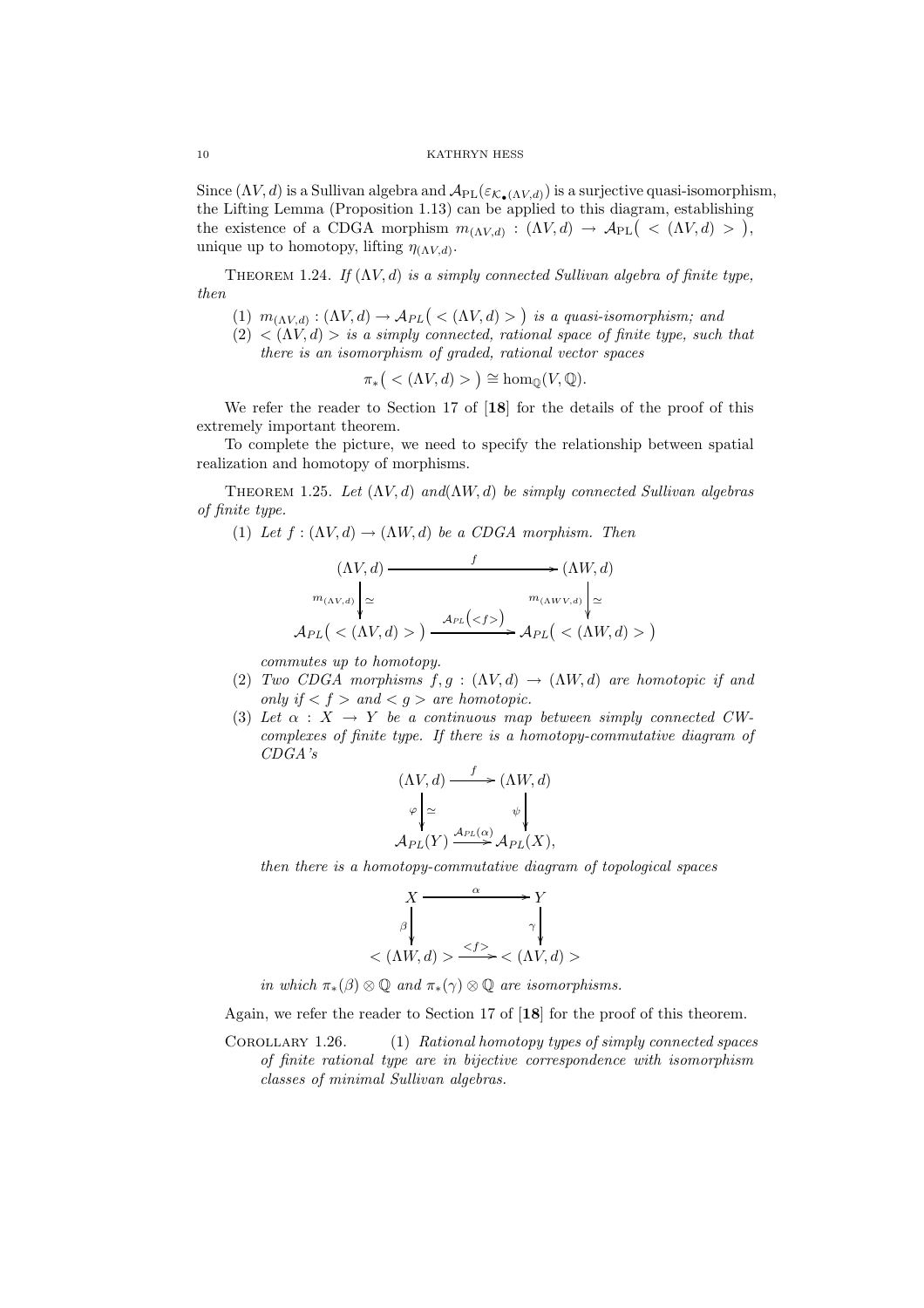(2) Homotopy classes of continuous maps between simply connected, finitetype rational spaces are in bijective correspondence with homotopy classes of morphisms between simply connected, finite-type Sullivan algebras.

We are now ready to introduce one of the very most important tools in rational homotopy theory.

DEFINITION 1.27. The Sullivan minimal model of a simply connected topological space of finite rational type is the unique (up to isomorphism) Sullivan minimal model of its algebra of piecewise-linear de Rham forms

$$
\varphi: (\Lambda V, d) \xrightarrow{\simeq} \mathcal{A}_{\rm PL}(X).
$$

As a consequence of Theorems 1.24 and 1.25, if  $\varphi : (\Lambda V, d) \xrightarrow{\simeq} \mathcal{A}_{PL}(X)$  is a Sullivan minimal model, then there is an isomorphism of graded, rational vector spaces

$$
\hom_{\mathbb{Q}}(V,\mathbb{Q}) \cong \pi_*(X) \otimes \mathbb{Q}.
$$

In other words, given a Sullivan minimal model of a space, we can read off the nontorsion part of its homotopy groups from the generators of the model.

# 2. Sullivan models

Since the CDGA  $\mathcal{A}_{\text{PL}}(X)$  is huge and has a complicated product, rational homotopy theorists prefer to carry out computations with the Sullivan minimal model, which is free as an algebra, with only finitely many generators in each dimension if  $X$  is of finite rational type. In this section, we provide a brief overview of the power of the Sullivan model. We begin by providing a few explicit examples of Sullivan minimal models. We then explore the relationship between topological fibrations and the Sullivan model. In particular, we explain the slogan "the Sullivan model of fiber is the cofiber of the Sullivan model" and illustrate its application. A classical and essential numerical homotopy invariant, Lusternik-Schnirelmann category, is our next subject: its elementary properties, how to calculate it using the Sullivan model and its additivity. Finally, we present the beautiful and striking rational dichotomy of finite CW-complexes, the proof of which depends crucially on Lusternik-Schnirelmann category.

2.1. Examples and elementary construction. As a warmup and an aid to developing the reader's intuition, we calculate a few explicit examples of Sullivan models. Here, a subscript on a generator always indicates its degree.

Spheres. The Sullivan model of an odd sphere  $S^{2n+1}$  is

$$
\varphi : (\Lambda(x_{2n+1}), 0) \longrightarrow \mathcal{A}_{\rm PL}(S^{2n+1}),
$$

where  $\varphi(x)$  is any representative of the unique cohomology generator of degree  $2n + 1$ . Since  $\varphi$  is obviously a quasi-isomorphism of CDGA's, the nontorsion and positive-degree part of  $\pi_* S^{2n+1}$  is concentrated in degree  $2n+1$ , where it is of rank 1.

On the other hand, the Sullivan model of an even sphere  $S^{2n}$  is

$$
\varphi: (\Lambda(y_{2n}, z_{4n-1}), d) \longrightarrow \mathcal{A}_{\rm PL}(S^{2n}),
$$

where  $dz = y^2$  and  $\varphi(y)$  represents the unique cohomology generator of degree  $2n$ . Since the square of  $\varphi(y)$  must be a boundary, there is an acceptable choice of  $\varphi(z)$ . Again,  $\varphi$  is clearly a quasi-isomorphism of CDGA's, implying that the nontorsion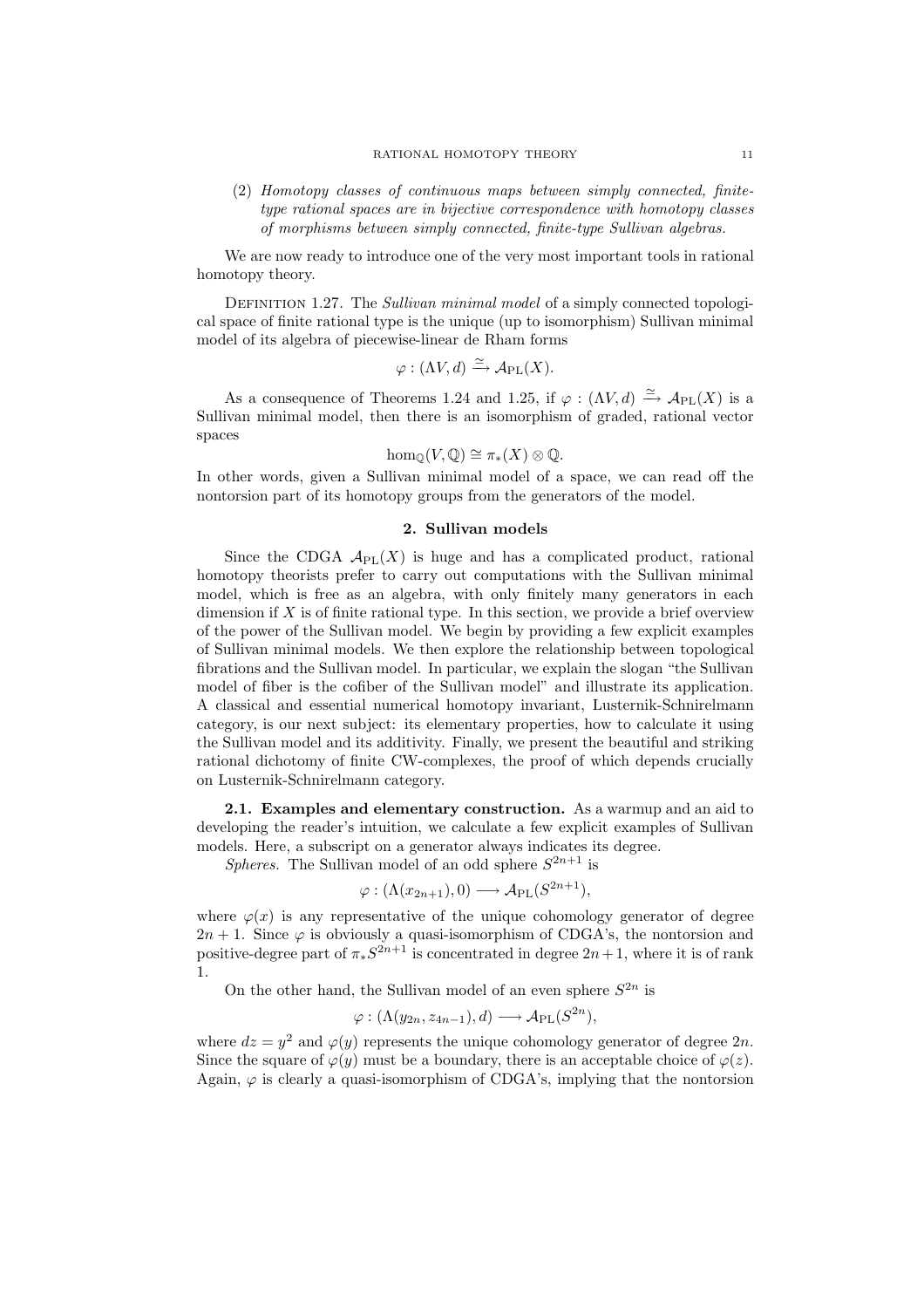part of  $\pi_* S^{2n}$  is concentrated in degrees  $2n$  and  $4n-1$  and that it is of rank 1 in each of those degrees.

Complex projective spaces. From the long exact sequences in homotopy of the fibrations

$$
S^1 \longrightarrow S^{2n+1} \longrightarrow \mathbb{C}P^n
$$

and

$$
S^1 \longrightarrow S^{\infty} \longrightarrow \mathbb{C}P^{\infty},
$$

and the computation above of  $\pi_* S^{2n+1} \otimes \mathbb{Q}$ , we conclude that

$$
\pi_*\mathbb{C}P^n\otimes\mathbb{Q}=\mathbb{Q}\cdot u_2\oplus\mathbb{Q}\cdot x_{2n+1} \text{ and } \pi_*\mathbb{C}P^\infty\otimes\mathbb{Q}=\mathbb{Q}\cdot u_2.
$$

Consequently, the Sullivan model of  $\mathbb{C}P^n$  is of the form

$$
\varphi: (\Lambda(u_2, x_{2n+1}), d) \longrightarrow \mathcal{A}_{\rm PL}(\mathbb{C}P^n),
$$

where  $dx = u^{n+1}$ ,  $\varphi(u)$  represents the algebra generator of  $H^*(\mathbb{C}P^n;\mathbb{Q})$ , which is a truncated polynomial algebra on a generator of degree 2, and  $\varphi(x)$  kills its  $(n+1)^{st}$ power. The value of dx is nonzero since  $H^*(\mathbb{C}P^n;\mathbb{Q})$  is zero in odd degrees.

The Sullivan model for  $\mathbb{C}P^{\infty}$  is even easier to specify since there can be no nontrivial differential. It is

$$
\varphi : (\Lambda(u), 0) \longrightarrow \mathcal{A}_{\rm PL}(\mathbb{C}P^\infty),
$$

where  $\varphi(u)$  represents the algebra generator of  $H^*(\mathbb{C}P^{\infty};\mathbb{Q})$ , which is a polynomial algebra on a generator of degree 2

*Products.* Let  $(\mathbf{B}, \otimes)$  and  $(\mathbf{C}, \otimes)$  be monoidal categories. Recall that a functor  $\mathcal{F}: (\mathbf{B}, \otimes) \to (\mathbf{C}, \otimes)$  is lax monoidal if for all  $B, B' \in \mathrm{Ob}\,\mathbf{B}$ , there is a natural morphism  $F(B) \otimes F(B') \to F(B \otimes B')$  that is appropriately compatible with the associativity and unit isomorphisms in  $(\mathbf{B}, \otimes)$  and  $(\mathbf{C}, \otimes)$ .

It is easy to see that  $A_{PL}$  is a lax monoidal functor, via the natural quasiisomorphism  $\alpha_{X,Y}$ , defined to be the composite

$$
\mathcal{A}_{\rm PL}(X)\otimes \mathcal{A}_{\rm PL}(Y)\xrightarrow{\mathcal{A}_{\rm PL}(p_1)\otimes \mathcal{A}_{\rm PL}(p_2)} \mathcal{A}_{\rm PL}(X\times Y)\otimes \mathcal{A}_{\rm PL}(X\times Y)\xrightarrow{\mu} \mathcal{A}_{\rm PL}(X\times Y),
$$

where  $p_i$  is projection onto the  $i^{th}$  component, and  $\mu$  is the product on  $\mathcal{A}_{\text{PL}}(X \times Y)$ .

Given Sullivan models  $\varphi : (\Lambda V, d) \to \mathcal{A}_{PL}(X)$  and  $\varphi' : (\Lambda V', d') \to \mathcal{A}_{PL}(X'),$ the Sullivan model of the product space  $X \times X'$  is given by

$$
(\Lambda V, d) \otimes (\Lambda V', d') \xrightarrow{\varphi \otimes \varphi'} \mathcal{A}_{\rm PL}(X) \otimes \mathcal{A}_{\rm PL}(X') \xrightarrow{\alpha_{X, X'}} \mathcal{A}_{\rm PL}(X \times X').
$$

Formal spaces. A space is formal if its rational homotopy is a formal consequence of its rational cohomology, in the sense of the following definition.

DEFINITION 2.1. A rational CDGA  $\hat{A}$  is formal if there is a zigzag of quasiisomorphisms of CDGA's

$$
A \xleftarrow{\simeq} \bullet \xrightarrow{\simeq} \mathcal{H}^*(A).
$$

A space X is formal if  $\mathcal{A}_{\text{PL}}(X)$  is a formal CDGA.

From the previous examples, we see that spheres and complex projective spaces are formal. Furthermore, products of formal spaces are clearly formal. We can also show that wedges of formal spaces are formal, as follows.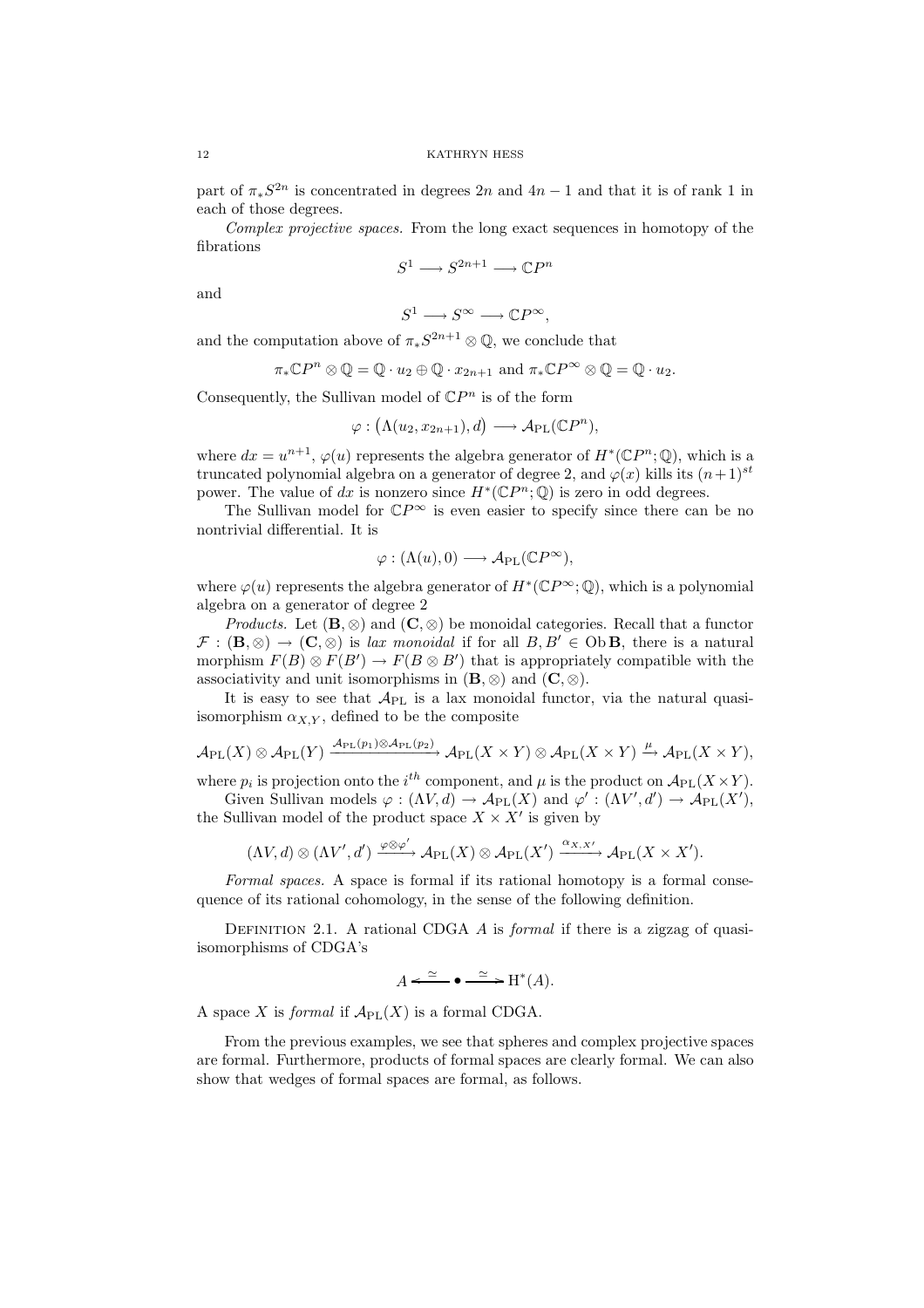Observe that for any family of pointed spaces  $\{X_j \mid j \in J\}$ ,

$$
\mathcal{A}_{\rm PL}(\bigvee_{j\in J} X_j) = \mathcal{A}^* \big(S_{\bullet}(\bigvee_{j\in J} X_j)\big) = \mathbf{sSet}\big(S_{\bullet}(\bigvee_{j\in J} X_j), \mathfrak{A}_{\bullet}^*\big) \n= \mathbf{sSet}\big(\bigvee_{j\in J} S_{\bullet}(X_j), \mathfrak{A}_{\bullet}^*\big) = \prod_{j\in J} \mathbf{sSet}\big(S_{\bullet}(X_j), \mathfrak{A}_{\bullet}^*\big) = \prod_{j\in J} \mathcal{A}_{\rm PL}(X_j).
$$

Since a product of formal CDGA's is clearly formal, we obtain that a wedge of formal spaces is formal, too.

Further examples of formal spaces can be found in geometry. Given a compact, connected Lie group  $G$ , let K denote the connected component of its neutral element  $e$ , in the subgroup of elements fixed by a given involution. The quotient  $G/K$ , which is a *symmetric space*, is then a formal space, as proved in [11]. Furthermore, Deligne, Griffiths, Morgan and Sullivan showed in  $[12]$  that compact Kähler manifolds are also formal.

It is easy to construct an example of a nonformal CDGA. Let  $A = (\Lambda(u, v, w), d)$ , where  $|u| = |v| = 3$  and  $|w| = 5$  and where  $dw = uv$ . Then

$$
\mathcal{H}_n(A) = \begin{cases} \mathbb{Q} & : n = 0, 11 \\ \mathbb{Q} \oplus \mathbb{Q} & : n = 3, 8 \\ 0 & : \text{else,} \end{cases}
$$

where the classes in degree  $8$  are represented by uw and vw and the class in degree 11 by uvw. If  $\varphi : A \to H_*(A)$  is a CDGA map, then  $\varphi(w) = 0$  for degree reasons, which implies that  $\varphi(uw) = 0 = \varphi(vw)$ , since  $\varphi$  is an algebra ma Consequently,  $\varphi$ cannot be a quasi-isomorphism.

2.2. Models of fiber squares. The Sullivan model is especially well adapted to studying fibrations. In particular, as expressed more precisely in the next theorem, "the Sullivan model of a fiber is the cofiber of the model."

THEOREM 2.2. Let  $p : E \rightarrow B$  be a Serre fibration such that B is simply connected and  $E$  is path connected. Let  $F$  denote the fiber of  $p$ . Suppose that  $B$  or F is of finite rational type.

(1) Given a Sullivan model  $\mu : (\Lambda V, d) \to \mathcal{A}_{PL}(B)$ , let

$$
(AV, d) \xrightarrow{A_{PL}(p) \circ \mu} A_{PL}(E)
$$
\n
$$
(AV \otimes \Lambda W, D)
$$

be a factorization of  $A_{PL}(p) \circ \mu$  as a relative Sullivan algebra, followed by a quasi-isomorphism. Let  $(\Lambda W, D) = \mathbb{Q} \otimes_{(\Lambda V, d)} (\Lambda V \otimes \Lambda W, D)$ , and let  $\mu''$ :  $(\Lambda W, \overline{D}) \longrightarrow A_{PL}(F)$  denote the induced ma Then  $\mu''$  is a quasiisomorphism, i.e., there is a commuting diagram in  $CDGA<sub>0</sub>$ 

$$
(\Lambda V, d) \xrightarrow{\iota} (\Lambda V \otimes \Lambda W, D) \xrightarrow{\rho} (\Lambda W, \overline{D})
$$
  
\n
$$
\simeq \int_{\mu}^{\mu} \simeq \int_{\mu'}^{\mu'} \int_{A_{PL}(B)} \mu''
$$
  
\n
$$
\mathcal{A}_{PL}(B) \xrightarrow{\mathcal{A}_{PL}(p)} \mathcal{A}_{PL}(E) \xrightarrow{\mathcal{A}_{PL}(j)} \mathcal{A}_{PL}(F)
$$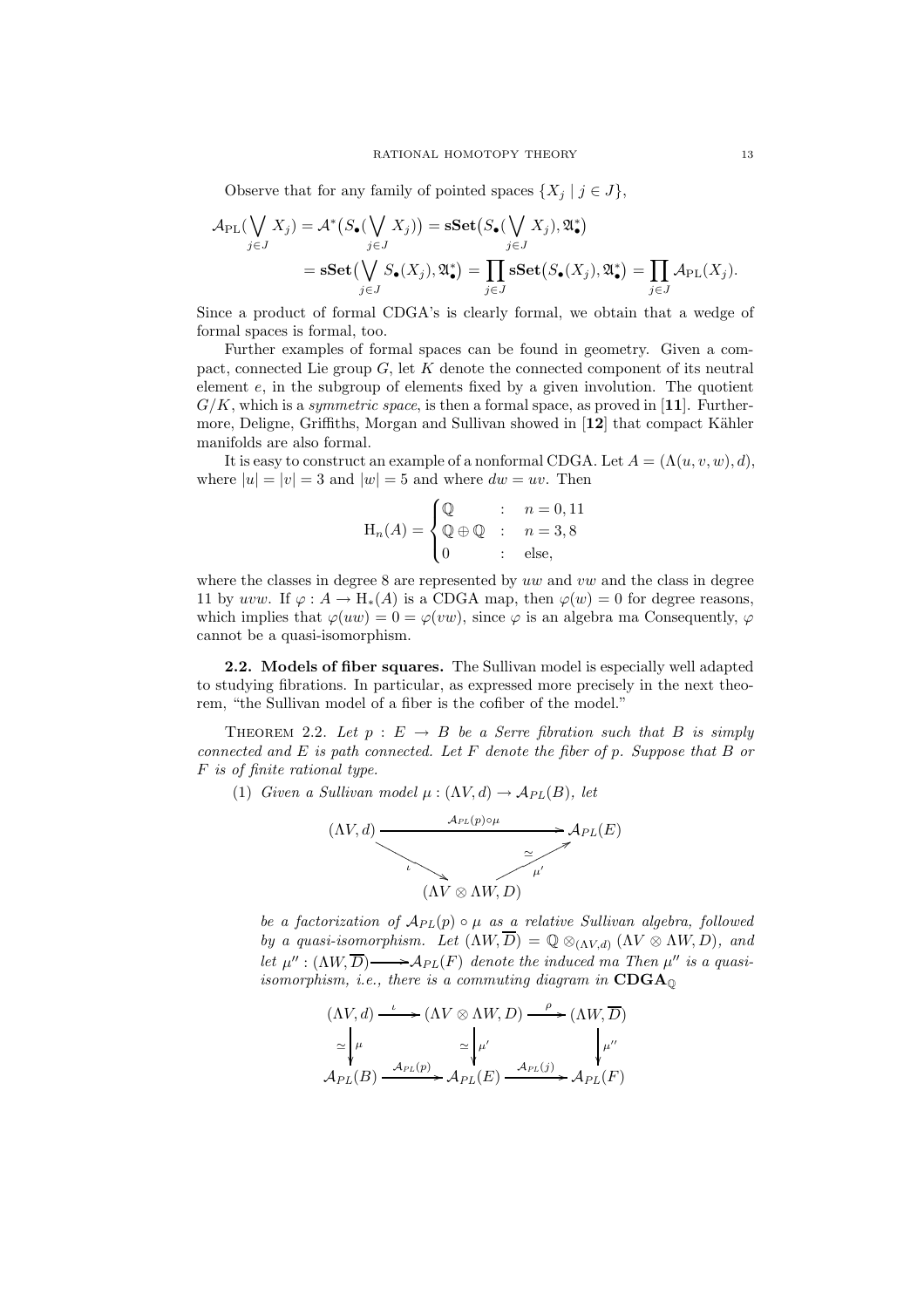where  $\rho$  is the quotient map and j is the inclusion ma

(2) Given a Sullivan model  $\mu : (\Lambda V, d) \longrightarrow \mathcal{A}_{PL}(B)$  and a Sullivan minimal model  $\mu'': (\Lambda W, d) \longrightarrow \mathcal{A}_{PL}(F)$ , there is a relative Sullivan algebra

$$
\iota: (\Lambda V, d) \longrightarrow (\Lambda V \otimes \Lambda W, D)
$$

such that  $(\Lambda W, d) \cong \mathbb{Q} \otimes_{(\Lambda V, d)} (\Lambda V \otimes \Lambda W, D)$  and a quasi-isomorphism of cochain algebras

$$
\mu': (\Lambda V \otimes \Lambda W, D) \longrightarrow \mathcal{A}_{PL}(E)
$$

such that the diagram in  $(1)$  commutes, i.e., E has a Sullivan model that is a twisted extension of a Sullivan model of the base by a Sullivan model of the fiber.

We refer the reader to Proposition 15.5 in [18] for the proof of the theorem above. We remark only that the minimality of  $(\Lambda W, d)$  in (2) is absolutely essential.

EXAMPLE 2.3. Let  $\Omega S^n \longrightarrow PS^n \xrightarrow{p} S^n$  be the based path-space fibration, where *n* is odd. Let  $\mu : (\Lambda u, 0) \longrightarrow \mathcal{A}_{PL}(S^n)$  be the Sullivan model of  $S^n$ , and consider the relative Sullivan algebra  $(\Lambda u, 0) \longrightarrow (\Lambda (u, v), d)$ , where  $|v| = n - 1$ and  $dv = u$ . The cochain algebra  $(\Lambda(u, v), d)$  is clearly acyclic, as is  $\mathcal{A}_{PL}(PS^n)$ , which implies that  $\mathcal{A}_{PL}(p) \circ \mu$  extends over  $(\Lambda(u, v), d)$  to a quasi-isomorphism of cochain algebras  $\mu' : (\Lambda(u, v), d) \longrightarrow \mathcal{A}_{PL}(PS^n)$ . By Theorem 2.2, the induced cochain algebra map  $\mu'': (\Lambda v, 0) \longrightarrow A_{PL}(\Omega S^n)$  is a quasi-isomorphism, which implies that  $H^*(\Omega S^n; \mathbb{Q}) \cong \mathbb{Q}[v]$ , when *n* is odd.

More generally, consider the based path-space fibration  $\Omega X \longrightarrow PX \longrightarrow X$ , where X is a simply connected space. Suppose that  $\mu : (\Lambda V, d) \longrightarrow \mathcal{A}_{PL}(X)$  is a Sullivan model of X.

Using notation that is standard in rational homotopy theory, let  $\overline{V}$  be the graded Q-vector space that is the suspension of V, i.e.,  $\overline{V}^n = V^{n+1}$ . Let S be the derivation of  $\Lambda(V\oplus\overline{V})$  specified by  $S(v) = \overline{v}$  and  $S(\overline{v}) = 0$  for all  $v \in V$ . Define  $(\Lambda(V\oplus\overline{V}),D)$  by  $D\overline{v}=-S(dv)$ , which implies that  $D\overline{v}\in \Lambda V\otimes \Lambda^+\overline{V}$ , i.e., each summand of  $D\bar{v}$  contains at least one factor from  $\overline{V}$ . The CDGA  $(\Lambda(V\oplus\overline{V}), D)$  is easily seen to be acyclic.

We can now define a morphism of CDGA's

$$
\mu': (\Lambda(V \oplus \overline{V}), D) \to \mathcal{A}_{\rm PL}(PX)
$$

by setting  $\mu'(v) = \mu(v)$  for all  $v \in V$  and  $\mu'(\overline{v}) = 0$  for all  $\overline{v} \in \overline{V}$  and extending multiplicatively. Since both the source and the target of  $\mu$  are acyclic,  $\mu'$  is a quasiisomorphism. We have therefore constructed a commutative diagram of CDGA's

$$
(\Lambda V, d) \longrightarrow (\Lambda (V \oplus \overline{V}), D)
$$
  
\n
$$
\mu \downarrow \simeq \mu' \downarrow \simeq
$$
  
\n
$$
\mathcal{A}_{PL}(X) \longrightarrow \mathcal{A}_{PL}(PX)
$$

to which we can apply Theorem 2.2. The induced morphism of CDGA's

$$
\mu'':(\Lambda \overline{V},0) \longrightarrow \mathcal{A}_{\rm PL}(\Omega X)
$$

is therefore a quasi-isomorphism, so that  $H^*(\Omega X; \mathbb{Q}) \cong \Lambda \overline{V}$ .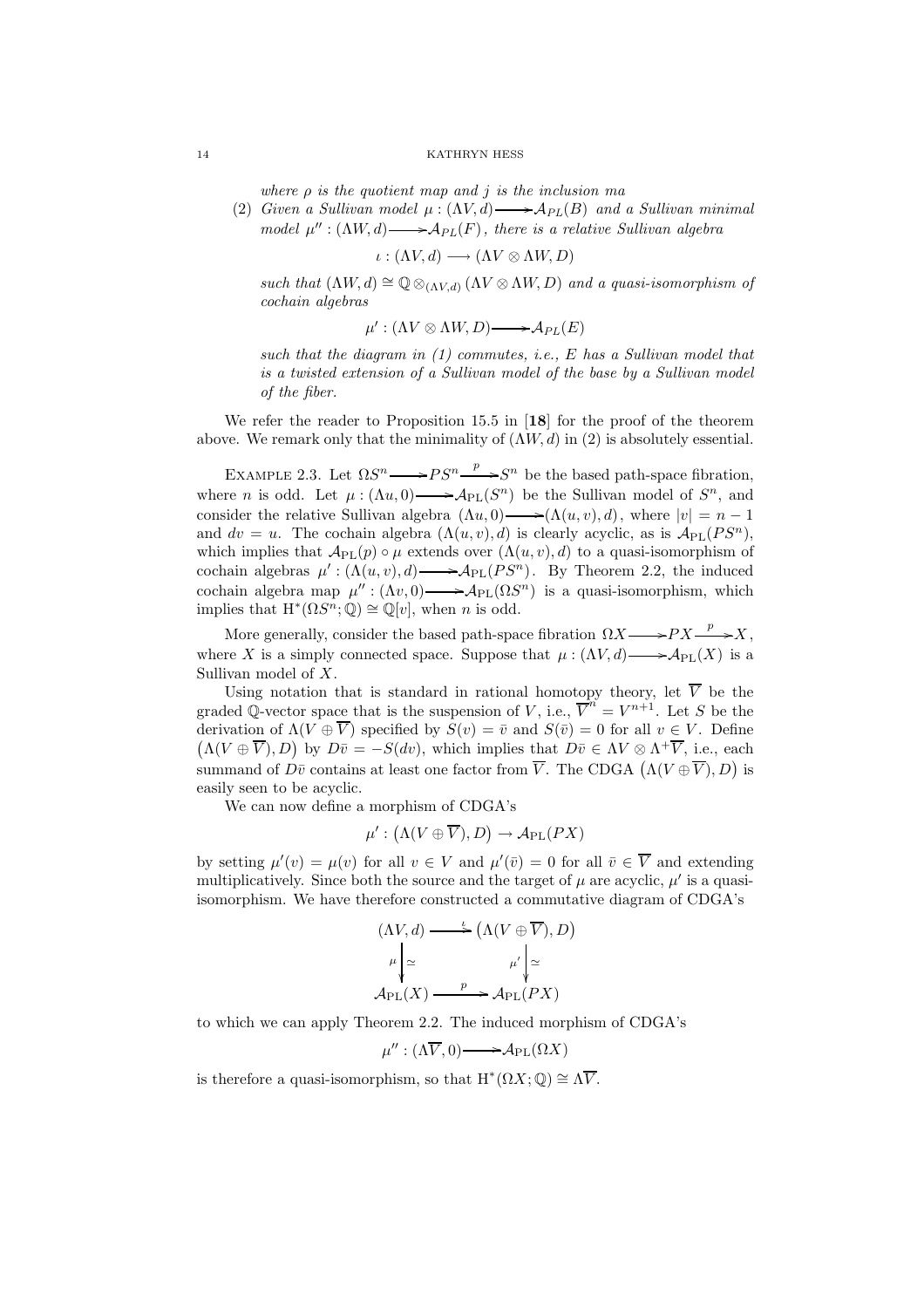Theorem 2.2 is a consequence of the following, more general result concerning fiber squares, for which the slogan is "the model of the pullback is the pushout of the models."

THEOREM 2.4. Let  $p : E \to B$  be a Serre fibration, where E is path connected and B is simply connected, with fiber F. Let  $f: X \to B$  be a continuous map, where  $X$  is simply connected. Suppose that  $B$  or  $F$  is of finite rational type. Consider the pullback

$$
E \underset{B}{\times} X \xrightarrow{f} E
$$
  
\n
$$
\downarrow_{\bar{p}} \qquad \downarrow_{\bar{p}} \qquad \downarrow_{\bar{p}} \qquad \downarrow_{\bar{p}} \qquad \downarrow_{\bar{p}} \qquad \downarrow_{\bar{p}} \qquad \downarrow_{\bar{p}} \qquad \downarrow_{\bar{p}} \qquad \downarrow_{\bar{p}} \qquad \downarrow_{\bar{p}} \qquad \downarrow_{\bar{p}} \qquad \downarrow_{\bar{p}} \qquad \downarrow_{\bar{p}} \qquad \downarrow_{\bar{p}} \qquad \downarrow_{\bar{p}} \qquad \downarrow_{\bar{p}} \qquad \downarrow_{\bar{p}} \qquad \downarrow_{\bar{p}} \qquad \downarrow_{\bar{p}} \qquad \downarrow_{\bar{p}} \qquad \downarrow_{\bar{p}} \qquad \downarrow_{\bar{p}} \qquad \downarrow_{\bar{p}} \qquad \downarrow_{\bar{p}} \qquad \downarrow_{\bar{p}} \qquad \downarrow_{\bar{p}} \qquad \downarrow_{\bar{p}} \qquad \downarrow_{\bar{p}} \qquad \downarrow_{\bar{p}} \qquad \downarrow_{\bar{p}} \qquad \downarrow_{\bar{p}} \qquad \downarrow_{\bar{p}} \qquad \downarrow_{\bar{p}} \qquad \downarrow_{\bar{p}} \qquad \downarrow_{\bar{p}} \qquad \downarrow_{\bar{p}} \qquad \downarrow_{\bar{p}} \qquad \downarrow_{\bar{p}} \qquad \downarrow_{\bar{p}} \qquad \downarrow_{\bar{p}} \qquad \downarrow_{\bar{p}} \qquad \downarrow_{\bar{p}} \qquad \downarrow_{\bar{p}} \qquad \downarrow_{\bar{p}} \qquad \downarrow_{\bar{p}} \qquad \downarrow_{\bar{p}} \qquad \downarrow_{\bar{p}} \qquad \downarrow_{\bar{p}} \qquad \downarrow_{\bar{p}} \qquad \downarrow_{\bar{p}} \qquad \downarrow_{\bar{p}} \qquad \downarrow_{\bar{p}} \qquad \downarrow_{\bar{p}} \qquad \downarrow_{\bar{p}} \qquad \downarrow_{\bar{p}} \qquad \downarrow_{\bar{p}} \qquad \downarrow_{\bar{p}} \qquad \downarrow_{\bar{p}} \qquad \downarrow_{\bar{p}} \qquad \downarrow_{\bar{p}} \qquad \downarrow_{\bar{p}} \
$$

Given a commuting diagram of CDGA's

$$
(\Lambda U, d) \xleftarrow{\varphi} (\Lambda V, d) \xrightarrow{\iota} (\Lambda V \otimes \Lambda W, D)
$$
  
\n
$$
\simeq \begin{vmatrix} \nu & \simeq \mu & \simeq \mu' \\ \mu & \mu & \mu' \\ \mathcal{A}_{PL}(X) \xleftarrow{\mathcal{A}_{PL}(f)} \mathcal{A}_{PL}(B) \xrightarrow{\mathcal{A}_{PL}(p)} \mathcal{A}_{PL}(E), \end{vmatrix}
$$

consider the pushout diagram in  $CDGA_{\mathbb{Q}}$ 

$$
(\Lambda V, d) \xrightarrow{\varphi} (\Lambda U, d)
$$
  
\n
$$
\downarrow \qquad \qquad \downarrow
$$
  
\n
$$
(\Lambda V \otimes \Lambda W, D) \longrightarrow (\Lambda U \otimes \Lambda W, \bar{D}).
$$

Then the induced map of cochain algebras

$$
(\Lambda U \otimes \Lambda W, \bar{D}) \longrightarrow \mathcal{A}_{PL}(E \underset{B}{\times} X)
$$

is a quasi-isomorphism of CDGA's.

We again refer the reader to [18] for the proof of this theorem, in the guise of their Proposition 15.8.

EXAMPLE 2.5. Let  $X$  be a simply connected space of finite rational type, with Sullivan model  $\varphi: (\Lambda V, d) \longrightarrow \mathcal{A}_{PL}(X)$ . Consider the free-loop pullback square



where  $\Delta$  is the diagonal map and where  $p(\lambda) = (\lambda(0), \lambda(1))$  for all paths  $\lambda : I \to X$ . The free loop space  $\mathcal{L}X$  is thus  $\{\lambda \in X^I \mid \lambda(0) = \lambda(1)\}$ , which is homeomorphic to  $X^{S^1}$ , the space of unbased loops on X.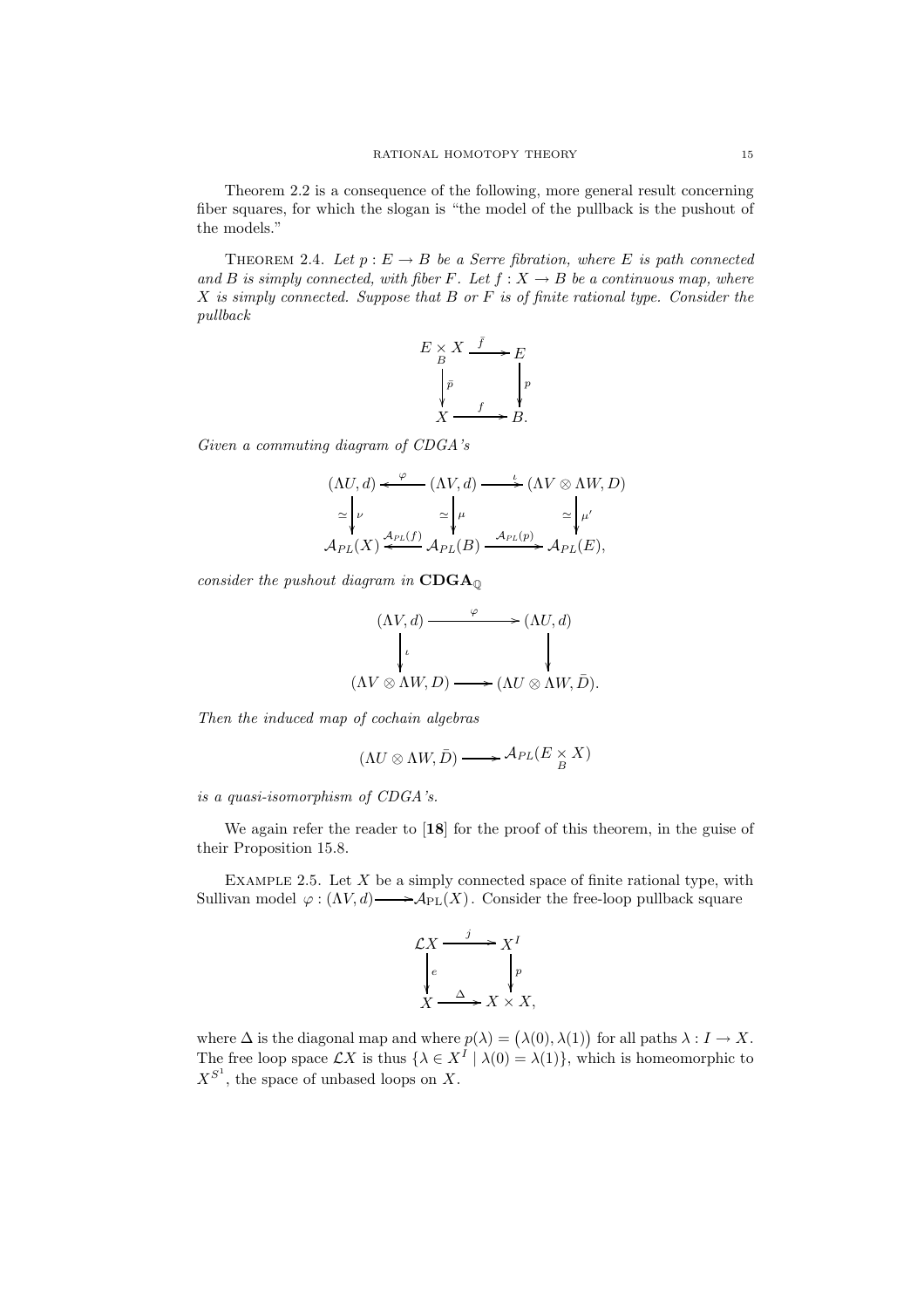It is easy to check that

$$
(\Lambda V, d) \otimes (\Lambda V, d) \xrightarrow{m} (\Lambda V, d)
$$

$$
\simeq \begin{vmatrix} \varphi & & \simeq \\ \varphi & & \searrow \\ \mathcal{A}_{\text{PL}}(X \times X) & \xrightarrow{\mathcal{A}_{\text{PL}}(\Delta)} \mathcal{A}_{\text{PL}}(X) \end{vmatrix}
$$

commutes, where m is the multiplication map on  $(\Lambda V, d)$  and  $\hat{\varphi}$  is the composite

$$
(\Lambda V, d) \otimes (\Lambda V, d) \xrightarrow{\varphi \otimes \varphi} \mathcal{A}_{\rm PL}(X) \otimes \mathcal{A}_{\rm PL}(X) \xrightarrow{\alpha_{X,X}} \mathcal{A}_{\rm PL}(X \times X).
$$

Furthermore

$$
(\Lambda V, d) \otimes (\Lambda V, d) \xrightarrow{\iota} (\Lambda (V' \oplus V'' \oplus \overline{V}), D)
$$

$$
\simeq \begin{vmatrix} \widehat{\varphi} & \simeq \end{vmatrix} \Phi
$$

$$
\mathcal{A}_{\rm PL}(X \times X) \xrightarrow{\mathcal{A}_{\rm PL}(p)} \mathcal{A}_{\rm PL}(X^I)
$$

commutes as well, where  $\iota$  is a relative Sullivan algebra (V' and V" are two copies of V),  $\Phi$  is an appropriate extension of  $\hat{\varphi}$  and D is specified as follows.

Let  $S: \Lambda(V' \oplus V'' \oplus \overline{V}) \longrightarrow \Lambda(V' \oplus V'' \oplus \overline{V})$  be the derivation of degree  $-1$ specified by  $S(v') = \overline{v} = S(v')$  and  $S(\overline{v}) = 0$ . Then

$$
D(\bar{v}) := v'' - v' - \sum_{n \ge 1} \frac{(SD)^n}{n!} (v').
$$

Applying Theorem 2.4 we obtain as a Sullivan model of  $\mathcal{L}X$ 

$$
(\Lambda(V\oplus\overline{V}),\overline{D})\cong(\Lambda V,d)\underset{(\Lambda V,d)^{\otimes 2}}{\otimes}(\Lambda(V'\oplus V''\oplus\overline{V}),D),
$$

i.e.,  $\overline{D}(\bar{v}) = -\overline{S}(dv)$ , where  $\overline{S}(v) = \bar{v}$  and  $\overline{S}(\bar{v}) = 0$ .

Sullivan and Vigué used this model to prove that if  $H^*(X; \mathbb{Q})$  requires at least two algebra generators, then the rational Betti numbers of  $H^*(\mathcal{L}X;\mathbb{Q})$  grow exponentially, which implies in turn that  $X$  admits an infinite number of distinct closed geodesics, when  $X$  is a closed Riemannian manifold [33].

It is well known (cf., e.g., [28]) that  $H^*(\mathcal{L}X;\mathbb{Z}) \cong \text{HH}_*\left(C^*(X;\mathbb{Z})\right)$ , the Hochschild homology of the cochains on  $X$ . The Sullivan model of the free loop space constructed above is thus also a tool for understanding Hochschild homology.

2.3. Lusternik-Schnirelmann category. One of the most spectacular successes of the Sullivan minimal model has been in its application to studying and exploiting the numerical homotopy invariant known as Lusternik-Schnirelmann (L.- S.) category.

DEFINITION 2.6. A *categorical covering* of a space  $X$  is an open cover of  $X$ such that each member of the cover is contractible in  $X$ . The  $L-S$ . category of a topological space  $X$ , denoted cat  $X$ , is equal to n if the cardinality of the smallest categorical covering of X is  $n + 1$ .

L.-S. category is in general extremely difficult to compute. It is trivial, however, to prove that the L.-S. category of a contractible space is 0 and that  $cat S<sup>n</sup> = 1$  for all  $n$ . Similarly, the L.-S. category of any suspension is 1. More generally, a space X is a co-H-space if and only if  $cat X \leq 1$ .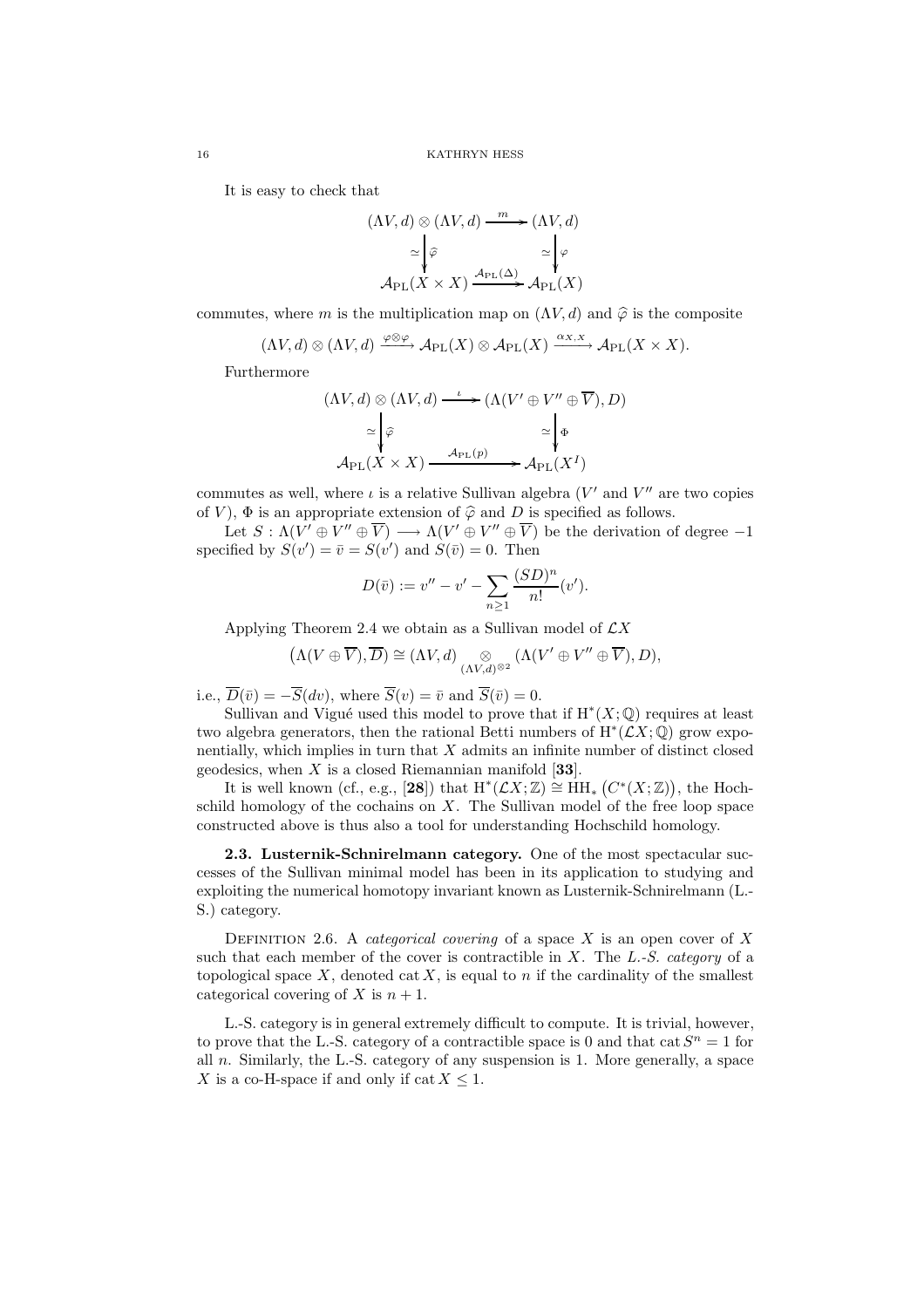The proof of this last equivalence is most easily formulated in terms of an equivalent definition of L.-S. category, which requires the following construction, due to Ganea.

DEFINITION 2.7. Let  $p: E \longrightarrow X$  be a fibration over a based topological space  $(X, x_0)$ . Let  $j : F \hookrightarrow E$  denote the inclusion of the fiber of p over  $x_0$ , with mapping cone  $C_j$ . Let  $\hat{p}: C_j \longrightarrow X$  denote the induced continuous map, which can be factored naturally as a homotopy equivalence followed by a fibration:

$$
C_j \xrightarrow{\simeq} E' \xrightarrow{p'} X.
$$

There is then a commutative diagram



called the fiber-cofiber construction on p.

Let  $p : PX \longrightarrow X$  denote the (based) path fibration over X. Iterating the fiber-cofiber construction repeatedly leads to a commutative diagram



in which  $P_n X$  is the  $n^{th}$  Ganea space for X and  $p_n$  is the  $n^{th}$  Ganea fibration.

PROPOSITION 2.8. If X is a normal space, then cat  $X \leq n$  if and only if the fibration  $p_n$  admits a section.

For a proof of this proposition, we refer the reader to Proposition 27.8 in [18]. Another equivalent definition of the L.-S. category of a based space  $(X, x_0)$  is expressed in terms of the fat wedge on X

 $T^n X := \{ (x_1, ..., x_n) \in X^n \mid \exists i \text{ such that } x_i = x_0 \}.$ 

PROPOSITION 2.9. If  $X$  is a path-connected CW-complex, then the following conditions are equivalent.

- (1) cat  $X \leq n$ .
- (2) The iterated diagonal  $\Delta^{(n)}$  :  $X \rightarrow X^{n+1}$  factors up to homotopy through the fat wedge  $T^{(n+1)}X$ , i.e., there is a map  $\delta : X \longrightarrow T^{n+1}X$  such that the diagram



commutes up to homotopy.

We refer the reader to Proposition 27.4 in [18] for the proof of this equivalence. Applying Proposition 2.9, we obtain the following useful upper bound on L.-S. category (cf., Proposition 27.5 in [18]).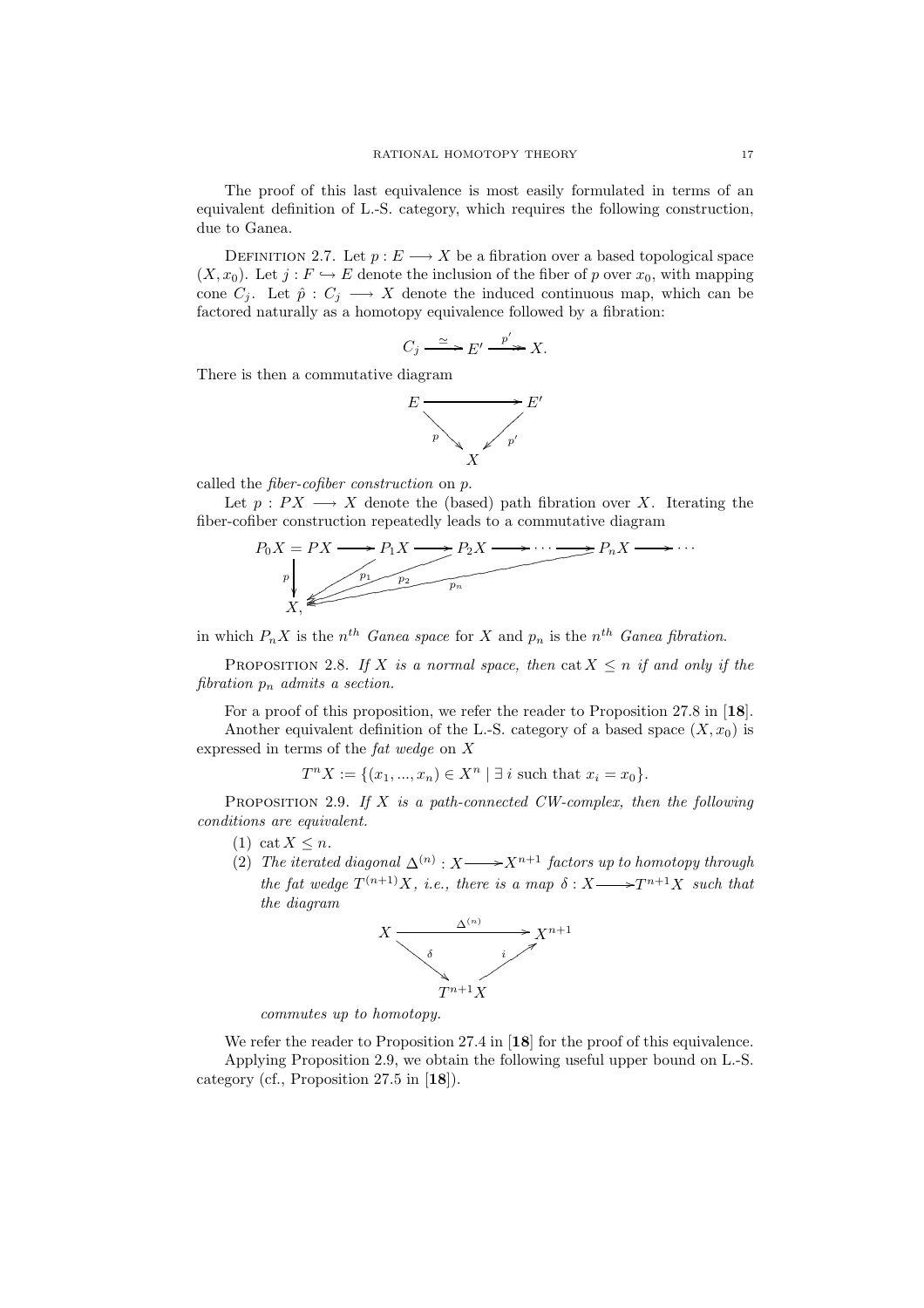COROLLARY 2.10. If X is an  $(r-1)$ -connected CW-complex of dimension d, where  $r \geq 1$ , then cat  $X \leq d/r$ .

On the other hand, a lower bound on cat X is given by the *cuplength*  $c(X)$  of  $H^*(X; \mathbb{Q})$ , i.e, the greatest integer n such that there exist  $a_1, ..., a_n \in H^*(X; \mathbb{Q})$ satisfying  $a_1\cup\cdots\cup a_n\neq 0$ . We leave it as an easy exercise to prove that  $c(X)\leq \text{cat } X$ for all path-connected, normal spaces  $X$ .

EXAMPLE 2.11. Observe that  $c(\mathbb{C}P^n) = n$ , so that cat  $\mathbb{C}P^n \geq n$ . On the other hand,  $\mathbb{C}P^n$  is 1-connected and of dimension  $2n$ , implying that  $\cot \mathbb{C}P^n \leq 2n/2 = n$ . Thus,  $cat CP<sup>n</sup> = n$ .

Within the realm of rational homotopy theory, it makes sense to consider the following invariant derived from L.-S. category.

DEFINITION 2.12. The *rational category* of a simply connected space  $X$ , denoted cat<sub>0</sub>  $X$ , is defined by

 $\operatorname{cat}_0 X := \min\{\operatorname{cat} Y \mid X \text{ and } Y \text{ have the same rational homotopy type}\}.$ 

As proved in  $[18]$  (Proposition 28.1), if X is a simply connected CW-complex, then cat<sub>0</sub> X = cat  $X_0$ . Furthermore, it is obvious that cat<sub>0</sub> X  $\leq$  cat X for all X. As we show below, this inequality is sharp, i.e., there are spaces  $X$  for which  $\text{cat}_0 X = \text{cat } X$ . On the other hand, the inequality can certainly be strict, as the case of a mod p Moore space easily illustrates.

The next theorem has turned out to be a crucial tool in proving numerous significant results in rational homotopy theory, such as many of the dichotomy theorems (cf., Section 2.4).

THEOREM 2.13 (The Mapping Theorem). Let  $f : X \longrightarrow Y$  be a continuous map between simply connected spaces. If  $\pi_* f \otimes \mathbb{Q}$  is injective, then  $\text{cat}_0 X \leq \text{cat}_0 Y$ .

The original proof of the Mapping Theorem relied on Sullivan models. There is now a purely topological and relatively simple proof, which is given in [18] (Theorem 28.6).

As a first application of the Mapping Theorem, we mention the amusing and useful corollary below, which follows immediately from the fact that the natural map from the  $(n+1)^{st}$  Postnikov fiber to the  $n^{th}$  Postnikov fiber of a space induces an injection on homotopy groups.

COROLLARY 2.14. Let X be a connected CW-complex. Let  $X(n)$  denote the  $n^{th}$  Postnikov fiber of X, for all  $n \geq 1$ . Then

 $\cdots \leq \mathrm{cat}_0 X(n+1) \leq \mathrm{cat}_0 X(n) \leq \cdots \leq \mathrm{cat}_0 X(2) \leq \mathrm{cat}_0 X.$ 

One great advantage of rational category, as opposed to the usual L.-S. category, is that it can explicitly calculated in terms of the Sullivan model, as stated in the next theorem.

THEOREM 2.15. Let  $\varphi : (\Lambda V, d) \xrightarrow{\simeq} {\cal A}_{PL}(X)$  be the Sullivan minimal model of a simply connected space X of finite rational type. Let  $(\Lambda V/\Lambda^{>n}V,\bar{d})$  denote the CDGA obtained by taking the quotient of  $(\Lambda V, d)$  by the ideal of words of length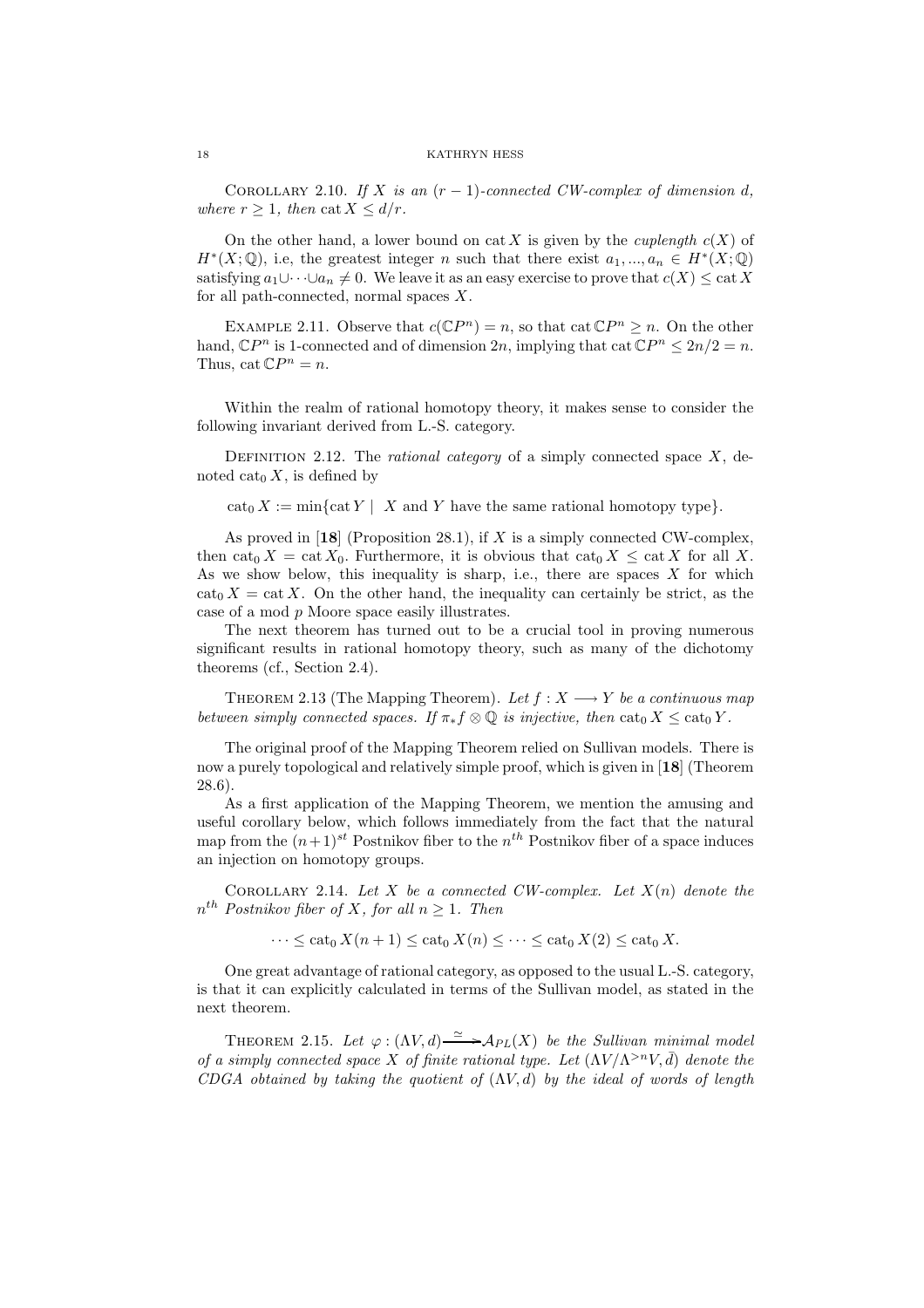greater than n, and let



be a factorization of the quotient map q as a relative Sullivan algebra, followed by a surjective quasi-isomorphism. Then  $cat_0X \leq n$  if and only if i admits a CDGA retraction  $\rho : (\Lambda (V \oplus W), d) \longrightarrow (\Lambda V, d), i.e., \rho i = Id_{(\Lambda V, d)}.$ 

The fat wedge formulation of the definition of L.-S. category is crucial in the proof of this theorem, for which we refer the reader to Propositions 29.3 and 29.4 in [18].

EXAMPLE 2.16. Since  $H^n(S^n; \mathbb{Q}) = \mathbb{Q}$ , the rationalization  $S_0^n$  of the *n*-sphere is not contractible and therefore  $\text{cat}_0 S^n = \text{cat } S_0^n > 0$ . On the other hand,  $\cot_0 S^n \leq \cot S^n = 1$ , whence  $\cot_0 S^n = 1$ , providing the promised example of equality between rational category and L.-S. category of a space.

This calculation can also be carried out easily using the Sullivan model (cf., Section 2.1). If n is odd, then the Sullivan model is  $(\Lambda(x), 0)$ , where x is of degree *n*. Observe that  $\Lambda(x)/\Lambda^{>1}(x)$  is isomorphic to  $\Lambda(x)$ , since x is of odd degree. Since the quotient map  $q$  is itself the identity map in this case, it follows trivially that  $\operatorname{cat}_0 S^n \leq 1.$ 

If n is even, the relevant Sullivan model is  $(\Lambda(y, z), d)$ , where deg  $y = n$ , deg  $z =$  $2n-1$  and  $dz = y^2$ . An easy calculation shows that

$$
(\Lambda(y,z)/\Lambda^{>1}(y,z),\bar{d})=(\mathbb{Q}\oplus\mathbb{Q}\cdot y\oplus\mathbb{Q}\cdot z,0).
$$

It is not too difficult to show that the quotient map  $q$  factors as

$$
(\Lambda(y, z), d) \xrightarrow{q} (\mathbb{Q} \oplus \mathbb{Q} \cdot y \oplus \mathbb{Q} \cdot z, 0)
$$
\n
$$
(\Lambda(y, z) \otimes \Lambda W, D)
$$

where  $DW \subset \Lambda(y, z) \otimes \Lambda^+W$ , i.e., the differential of any generator of W, if nonzero, is a sum of words, all of which contain at least one letter from  $W$ . We can therefore define a CDGA retraction  $\rho$  by setting  $\rho(w) = 0$  for all  $w \in W$ , implying that  $\operatorname{cat}_0 S^n \leq 1.$ 

Though Theorem 2.15 does simplify the calculation of rational category by making it purely algebraic, the computations involved are still difficult, which led Halperin and Lemaire to propose the following, apparently weaker numerical invariant of rational homotopy [23].

DEFINITION 2.17. Let  $X$  be a simply connected space of finite rational type, with Sullivan model  $\varphi : (\Lambda V, d) \xrightarrow{\simeq} \mathcal{A}_{PL}(X)$ . If the map i in diagram (2.1) of Theorem 2.15 admits a retraction as morphisms in the category of  $(\Lambda V, d)$ -modules, then  $\text{Mcat}_0 X \leq n$ .

As it turned out, however, the apparent weakness of  $Mcat<sub>0</sub>$  was only an illusion.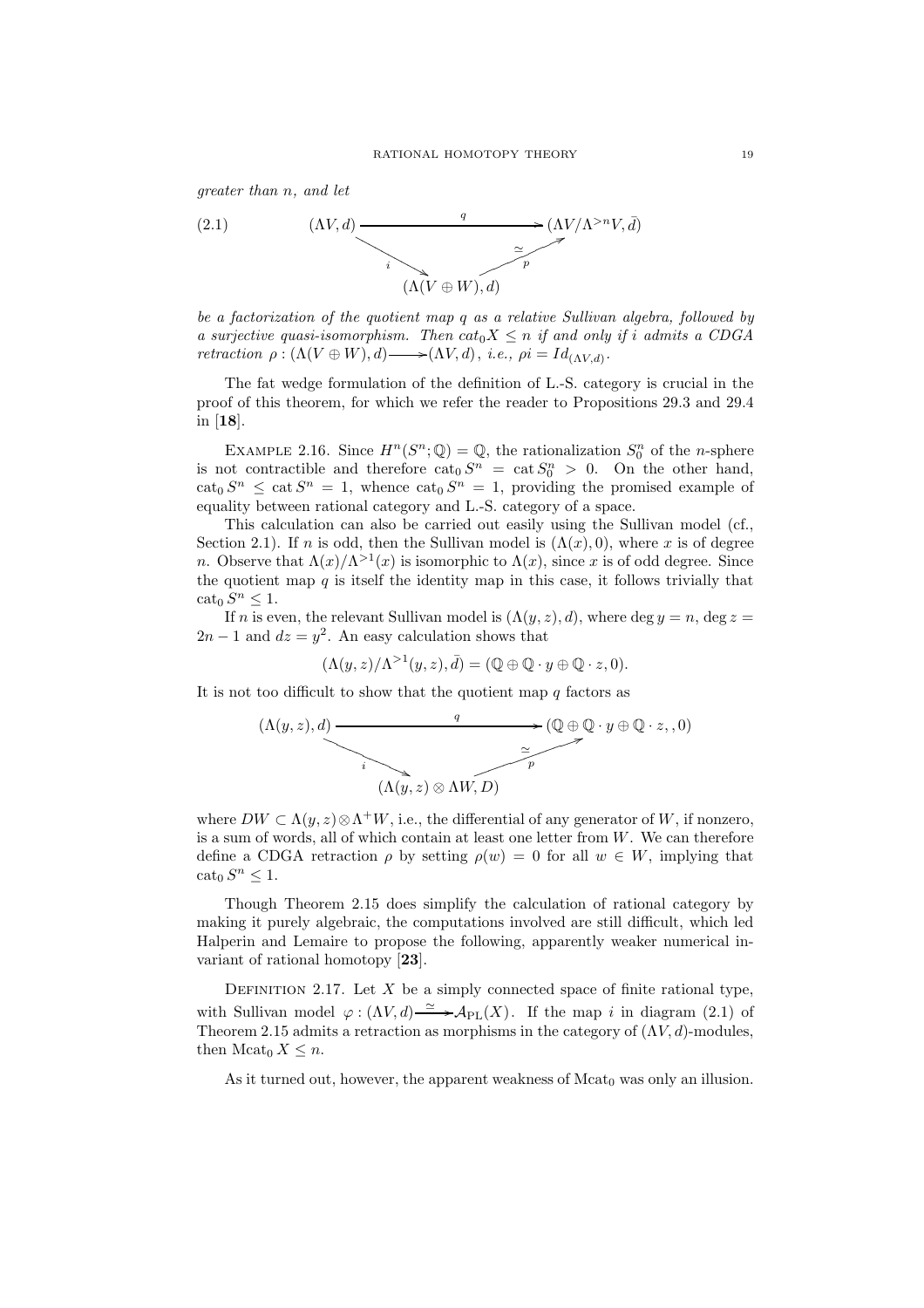THEOREM 2.18. Mcat<sub>0</sub>  $X = \text{cat}_0 X$  for all simply connected spaces X of finite rational type.

For the proof of this theorem, which requires a deep understanding of the factorization of the quotient map, we refer the reader to Theorem 29.9 in [18].

Theorem 2.18 implies that to show that  $\text{cat}_0 X \leq n$ , it suffices to find a  $(\Lambda V, d)$ module retraction of  $i$  in diagram  $(2.1)$ , which has proven to be a very effective simplification. We next outline briefly one application of this simplification, to the study of the additivity of L.-S. category.

It is not difficult to show that  $cat(X \times Y) \leq cat X + cat Y$  for all normal spaces  $X$  and Y. At the end of the 1960's Ganea observed that in the only known examples for which  $\text{cat}(X \times Y) \neq \text{cat } X + \text{cat } Y$ , the spaces X and Y had homology torsion at distinct primes. He conjectured therefore that  $cat(X \times S^n) = cat X + 1$  for all spaces X and all  $n \geq 1$ , since  $S<sup>n</sup>$  has no homology torsion whatsoever.

In fact, as stated precisely below, if we forget torsion completely and work rationally, then L.-S. category is indeed additive.

THEOREM 2.19. If  $X$  and  $Y$  are simply connected topological spaces of finite rational type, then  $\text{cat}_0(X \times Y) = \text{cat}_0 X + \text{cat}_0 Y$ .

The proof of this theorem depends in an essential way on Theorem 2.18. We refer the reader to Sections  $29(h)$  and  $30(a)$  in [18] for further details.

As an epilogue to this story of Sullivan minimal models and L.-S. category, we mention that in 1997 Iwase applied classical homotopy-theoretic methods to the construction of a counter-example to Ganea's conjecture [26]. In particular, he built a 2-cell complex X such that  $cat(X \times S^n) = 2 = cat X$ .

2.4. Dichotomy. There is a beautiful dichotomy governing finite CW-complexes in rational homotopy theory, expressed as follows: the rational homotopy groups of a finite CW-complex either are of finite total dimension as graded rational vector space or grow exponentially. We first examine the former case, that of elliptic spaces, then the latter case, that of *hyperbolic spaces*.

DEFINITION 2.20. A simply connected topological space  $X$  is *rationally elliptic* if

 $\dim H^*(X; \mathbb{Q}) < \infty$  and  $\dim \pi_*(X) \otimes \mathbb{Q} < \infty$ .

The formal dimension fdim  $X$  of a rationally elliptic space  $X$  is defined by

fdim  $X := \max\{k \mid \mathcal{H}^k(\Lambda V, d) \neq 0\}.$ 

The even exponents of a rationally elliptic space X are the postive integers  $a_1, ..., a_q$ such that there is a basis  $(y_i)_{1\leq i\leq q}$  of  $\pi_{\text{even}}X\otimes\mathbb{Q}$  with  $\deg y_i = 2a_i$ . Similarly, the *odd exponents* of X are the positive integers  $b_1, ..., b_p$  such that there is a basis  $(x_i)_{1\leq i\leq p}$  of  $\pi_{\text{odd}} X \otimes \mathbb{Q}$  with  $\deg x_i = 2b_i - 1$ .

A minimal Sullivan algebra  $(\Lambda V, d)$  is *elliptic* if the associated rational space  $\langle (N, d) \rangle$  is elliptic. The *formal dimension* of an elliptic minimal Sullivan algebra is the formal dimension of the associated space.

Example 2.21. Spheres, complex projective spaces, products of elliptic spaces, and homogeneous spaces are examples of elliptic spaces.

The following special case of elliptic spaces is important for understanding general elliptic spaces.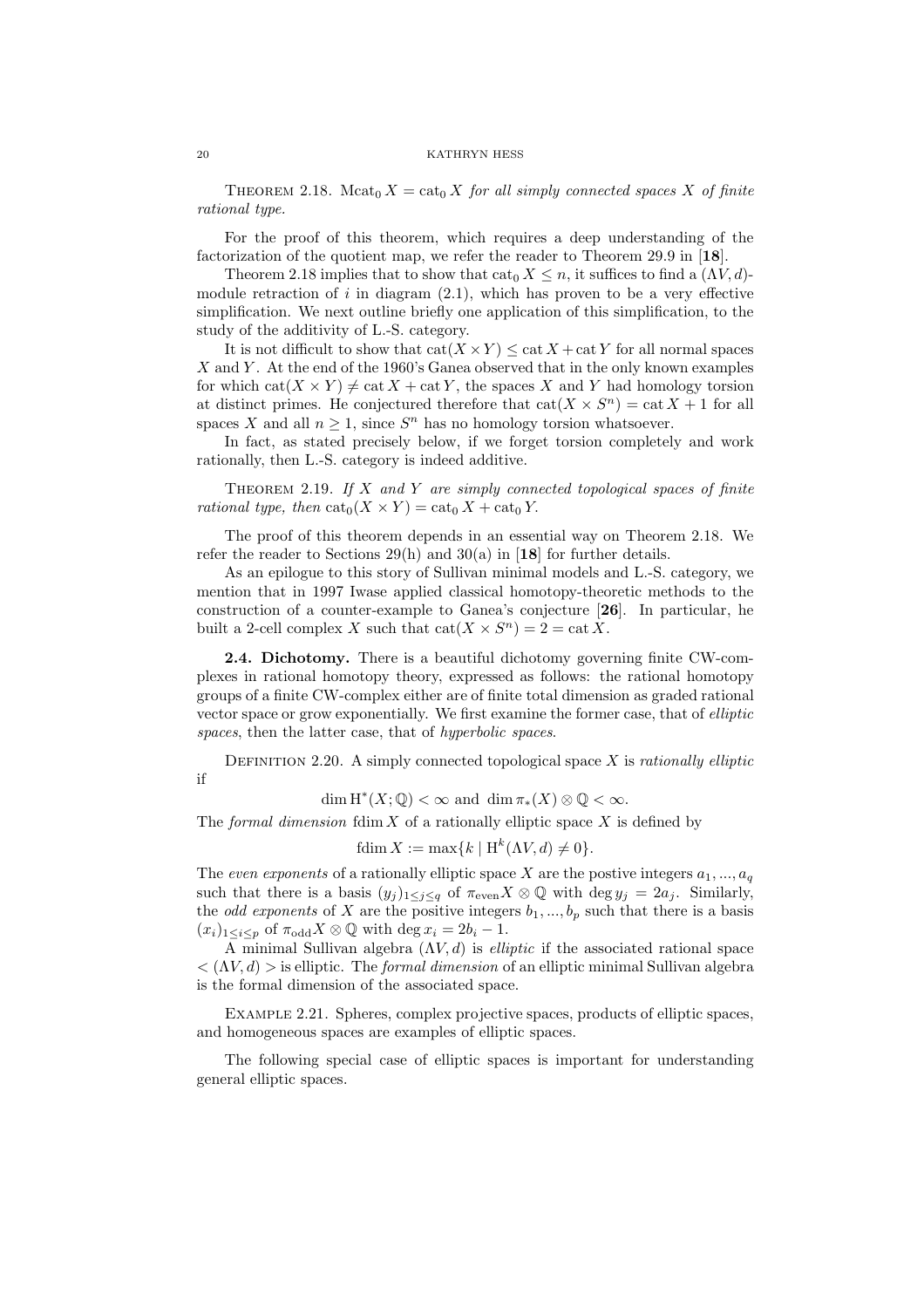DEFINITION 2.22. A minimal Sullivan algebra  $(\Lambda V, d)$  is pure if dim  $V < \infty$ ,  $d|_{V^{\text{even}}} = 0$  and  $d(V^{\text{odd}}) \subseteq \Lambda V^{\text{even}}$ . A space is *pure* if its Sullivan model is pure.

Note that a pure space X is elliptic if and only if dim  $H^*(X; \mathbb{Q}) < \infty$ . A pure Sullivan algebra  $(\Lambda V, d)$  admits a differential filtration

$$
F_k(\Lambda V, d) = \Lambda V^{\text{even}} \otimes \Lambda^{\leq k} V^{\text{odd}}.
$$

In particular,  $dF_k(\Lambda V, d) \subset F_{k-1}(\Lambda V, d)$ . Write

$$
H_k(\Lambda V, d) = \frac{\ker (d : F_k(\Lambda V, d) \longrightarrow F_{k-1}(\Lambda V, d))}{\text{Im}(d : F_{k+1}(\Lambda V, d) \longrightarrow F_k(\Lambda V, d))}.
$$

The following list of the most important properties of pure Sullivan algebras summarizes Propositions 32.1 and 32.2 in [18].

PROPOSITION 2.23. Let  $(\Lambda V, d)$  be a pure, minimal Sullivan algebra..

- (1) dim  $H^*(\Lambda V, d) < \infty \Leftrightarrow \dim H_0(\Lambda V, d) < \infty$ .
- (2) If dim  $H^*(\Lambda V, d) < \infty$ , then  $H^n(\Lambda V, d)$  is a 1-dimensional subspace of  $H_r(\Lambda V, d)$ , where n is the formal dimension of  $(\Lambda V, d)$  and  $r = \max\{k \mid$  $H_k(\Lambda V, d) \neq 0$ .
- (3) If dim  $H^*(\Lambda V, d) < \infty$ , then  $r = \dim V^{odd} \dim V^{even}$ . Thus,

$$
\dim V^{odd} = \dim V^{even} \Leftrightarrow H^*(\Lambda V, d) = H_0(\Lambda V, d).
$$

(4) If dim  $H^*(\Lambda V, d) < \infty$  and  $(\Lambda V, d)$  is a Sullivan minimal model of X, then

$$
fdim X = \sum_{i} (2b_i - 1) - \sum_{j} (2a_j - 1),
$$

where the even and odd exponents of X are  $a_1, \ldots, a_q$  and  $b_1, \ldots, b_p$ , respectively.

We present next a tool for determining whether spaces are elliptic, based on the notion of pure spaces.

DEFINITION 2.24. Let  $(\Lambda V, d)$  be a minimal Sullivan algebra such that dim  $V <$  $\infty$ . Filter  $(\Lambda V, d)$  by

$$
\mathcal{F}^p(\Lambda V, d) = \bigoplus_{k+l \geq p} (\Lambda V^{\text{even}} \otimes \Lambda^k V^{\text{odd}})^l.
$$

The induced spectral sequence is called the odd spectral sequence and converges to  $H^*(\Lambda V, d)$ .

Observe that the  $E_0$ -term of the odd spectral sequence is the associated graded of  $(\Lambda V, d_{\sigma})$ , where  $d_{\sigma}(V^{\text{even}}) = 0$ ,  $d_{\sigma}(V^{\text{odd}}) \subseteq \Lambda V^{\text{even}}$  and  $(d - d_{\sigma})(V^{\text{odd}}) \subseteq$  $\Lambda V^{\text{even}} \otimes \Lambda^+ V^{\text{odd}}$ . We call  $(\Lambda V, d_{\sigma})$  the associated pure Sullivan algebra of  $(\Lambda V, d)$ .

PROPOSITION 2.25. Under the hypotheses of the definition above.

dim  $H^*(\Lambda V, d) < \infty \Leftrightarrow \dim H^*(\Lambda V, d_{\sigma}) < \infty.$ 

Thus,  $(\Lambda V, d)$  is elliptic if and only if  $(\Lambda V, d_{\sigma})$  is elliptic.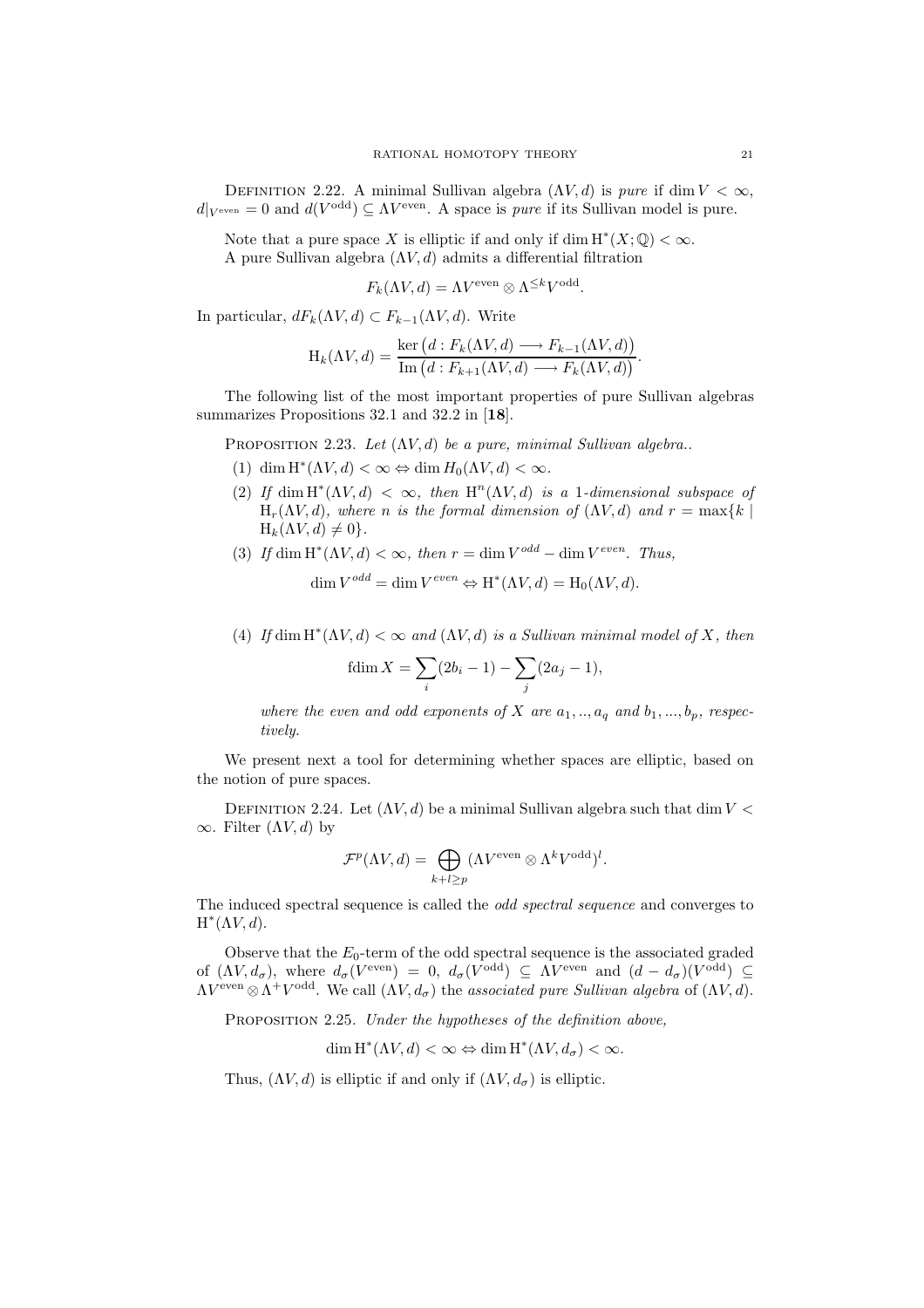PROOF. As the odd spectral sequence converges from  $H^*(\Lambda V, d_\sigma)$  to  $H^*(\Lambda V, d)$ , one implication is clear. An algebraic version of the Mapping Theorem (Theorem 2.13) plays an essential role in the rest of the proof. We refer the reader to Proposition 32.4 in [18] for the complete proof.  $\Box$ 

EXAMPLE 2.26. Consider  $(\Lambda V, d) = (\Lambda (a_2, x_3, u_3, b_4, v_5, w_7), d)$ , where the subscript of a generator equals its degree and d is specified by  $da = 0$ ,  $dx = 0$ ,  $du = a^2$ ,  $db = ax, dv = ab - ux$  and  $dw = b^2 - vx$ . Its associated pure Sullivan algebra is  $(\Lambda(a, x, u, b, v, w), d_{\sigma})$ , where  $d_{\sigma}a = 0$ ,  $d_{\sigma}x = 0$ ,  $d_{\sigma}u = a^2$ ,  $d_{\sigma}b = 0$ ,  $d_{\sigma}v = ab$  and  $d_{\sigma} w = b^2$ . A straightforward calculation shows that

$$
\mathrm{H}^*(\Lambda V,d_\sigma)=\mathbb{Q}\cdot a\oplus\mathbb{Q}\cdot b\oplus \Lambda y/(y^3)\oplus \Lambda z/(z^3),
$$

where y is represented by  $bu - av$  and z is represented by  $aw - bv$ . In particular  $\dim H^*(\Lambda V, d_\sigma) < \infty$ , which implies that  $(\Lambda V, d)$  is elliptic.

The next theorem describes the amazing numerology of elliptic spaces and Sullivan algebras, which imposes formidable constraints on their form.

THEOREM 2.27. Let  $(\Lambda V, d)$  be an elliptic, minimal Sullivan algebra of formal dimension n and with even and odd exponents  $a_1, ..., a_q; b_1, ..., b_p$ . Then:

- (1)  $\sum_{i=1}^{p} (2b_i 1) \sum_{j=1}^{q} (2a_j 1) = n;$
- (2)  $\sum_{j=1}^{q} 2a_j \leq n;$
- (3)  $\sum_{i=1}^{p} (2b_1 1) \leq 2n 1$ ; and
- (4) dim  $V^{even} \leq \dim V^{odd}$ .

As a consequence of this theorem, we know, for example, that if  $(\Lambda V, d)$  is an elliptic, minimal Sullivan algebra of formal dimension n, then  $V = V^{\leq 2n-1}$ ,  $\dim V^{>n} \leq 1$  and  $\dim V \leq n$ .

PROOF. One first proves by induction on  $\dim V$  that the formal dimensions of  $(\Lambda V, d)$  and of its associated pure Sullivan algebra are the same, reducing the proof of the theorem to the pure case. For further details, we refer the reader to Theorem  $32.6$  in [18].

DEFINITION 2.28. The *Euler-Poincaré characteristic* of a graded vector space W of finite type is the integer

$$
\chi_W = \sum_i (-1)^i \dim W^i = \dim W^{\text{even}} - \dim W^{\text{odd}}.
$$

It is easy to show that  $\chi_W = \chi_{H^*(W,d)}$ , for any choice of differential d on W.

PROPOSITION 2.29. If  $(\Lambda V, d)$  is an elliptic, minimal Sullivan algebra, then  $\chi_{\Lambda V} \geq 0$  and  $\chi_V \leq 0$ . Furthermore, the following statements are equivalent.

- (1)  $\chi_{AV} > 0$ .
- (2)  $H^*(\Lambda V, d) = H^{even}(\Lambda V, d).$
- (3)  $H^*(\Lambda V, d) = \Lambda(y_1, ..., y_q)/(u_1, ..., u_p)$ , where  $(u_1, ..., u_p)$  is a regular sequence.
- (4)  $(\Lambda V, d)$  is isomorphic to a pure, minimal Sullivan algebra.
- (5)  $\chi_V = 0$ .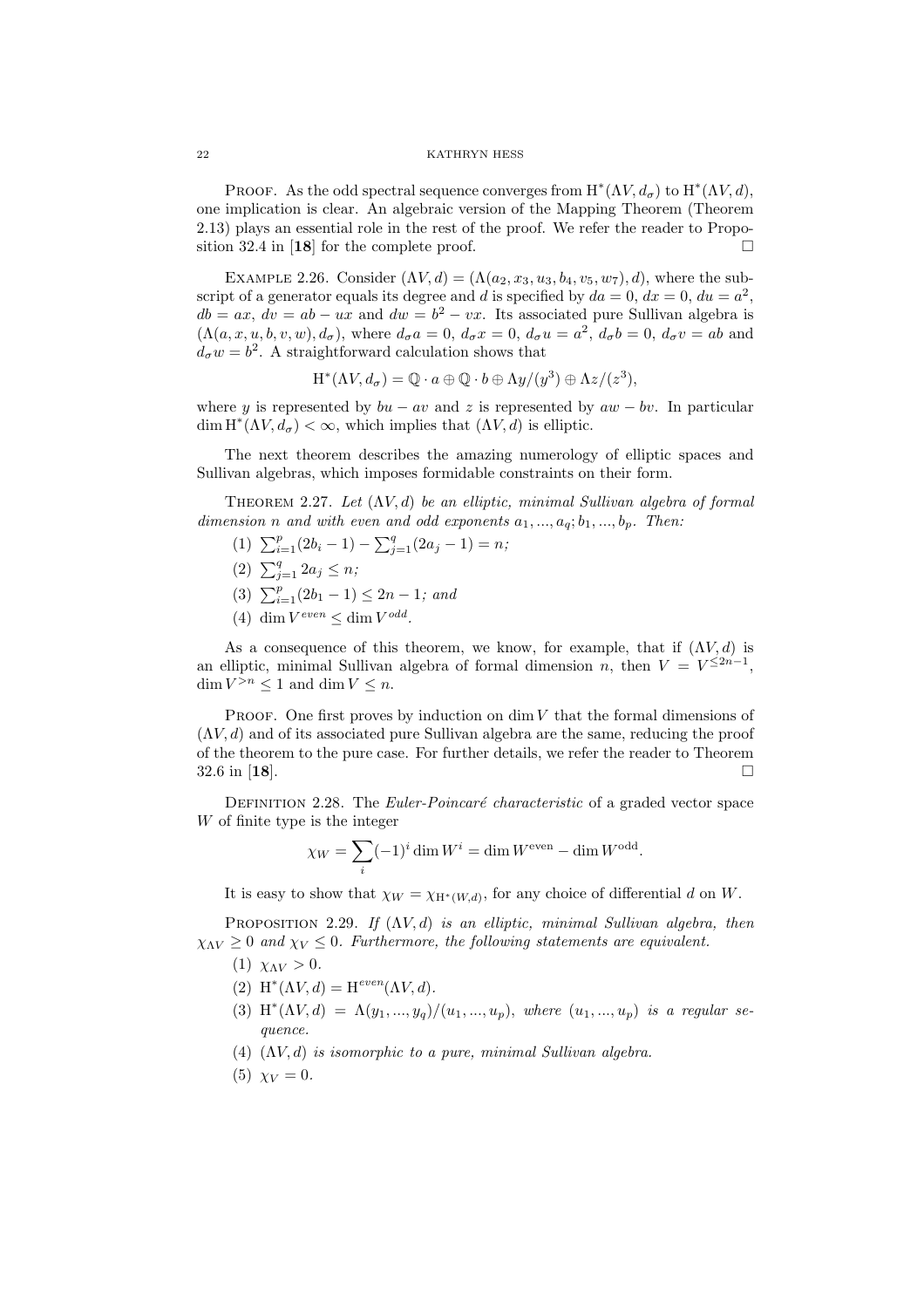PROOF. The proof of this proposition reduces essentially to Poincaré series calculations. We refer the reader to Proposition  $32.10$  in [18] for details of the calculations.  $\Box$ 

DEFINITION 2.30. Let  $X$  be an elliptic space with minimal Sullivan model  $(\Lambda V, d)$ . The homotopy Euler characteristic  $\chi_{\pi}(X)$  of X is defined to be  $\chi_V$ .

Propostion 2.29 implies that  $\chi_{\pi}(X) \leq 0$  for all elliptic spaces X and that  $\chi_{\pi}(X) = 0$  if and only if X is a pure elliptic space.

EXAMPLE 2.31 (Application to free torus actions (Example 3 in section  $32(e)$ ) of  $[18]$ ). Let T denote the r-torus, i.e., the product of r copies of  $S^1$ . Suppose that T acts smoothly and freely on a simply connected, compact, smooth manifold M. There exists then a smooth principal bundle  $M \longrightarrow M/T$  and thus a classifying map  $M/T \longrightarrow BT$  with homotopy fiber M.

If M is elliptic, then  $M/T$  is also elliptic, since  $M/T$  is compact and  $BT =$  $(\mathbb{C}P^{\infty})^r$ . Furthermore,

$$
0 \ge \chi_{\pi}(M/T) = \chi_{\pi}(M) + \chi_{\pi}(BT) = \chi_{\pi}(M) + r,
$$

implying that  $r \leq -\chi_{\pi}(M)$ .

Now we go to the other extreme.

DEFINITION 2.32. A simply connected space X with the homotopy type of a finite CW-complex is *rationally hyperbolic* if  $\dim \pi_*(X) \otimes \mathbb{O} = \infty$ .

The following theorem, which justifies the terminology "hyperbolic," is Theorem 33.2 in [18]. Its proof depends strongly on the Mapping Theorem (Theorem 2.13).

THEOREM 2.33. If X is a rationally hyperbolic space, then there exist  $C > 1$ and  $N \in \mathbb{Z}$  such that

$$
\sum_{i=0}^{n} \dim \pi_i(X) \otimes \mathbb{Q} \geq C^n
$$

for all  $n \geq N$ .

In other words, the rational homotopy groups of  $X$  grow exponentially. Moreover, as stated more precisely in the next theorem (Theorem 33.3 in  $[18]$ ), there are no "long gaps" in the rational homotopy groups of X.

THEOREM 2.34. If X is a rationally hyperbolic space of formal dimension  $n$ , then for all  $k \geq 1$ , there exists  $i \in (k, k+n)$  such that  $\pi_i X \otimes \mathbb{Q} \neq 0$ . Furthermore, for  $k \gg 0$ ,

$$
\sum_{i=k+1}^{k+n-1} \dim \pi_i(X) \otimes \mathbb{Q} \geq \frac{\dim \pi_k X \otimes \mathbb{Q}}{\dim \mathrm{H}^*(X; \mathbb{Q})}.
$$

Consequently, if  $X$  has formal dimension  $n$ , then

X is rationally elliptic  $\Leftrightarrow \pi_i(X) \otimes \mathbb{Q} = 0 \quad \forall j \in [2n, 3n-2],$ 

a simple and lovely test of ellipticity.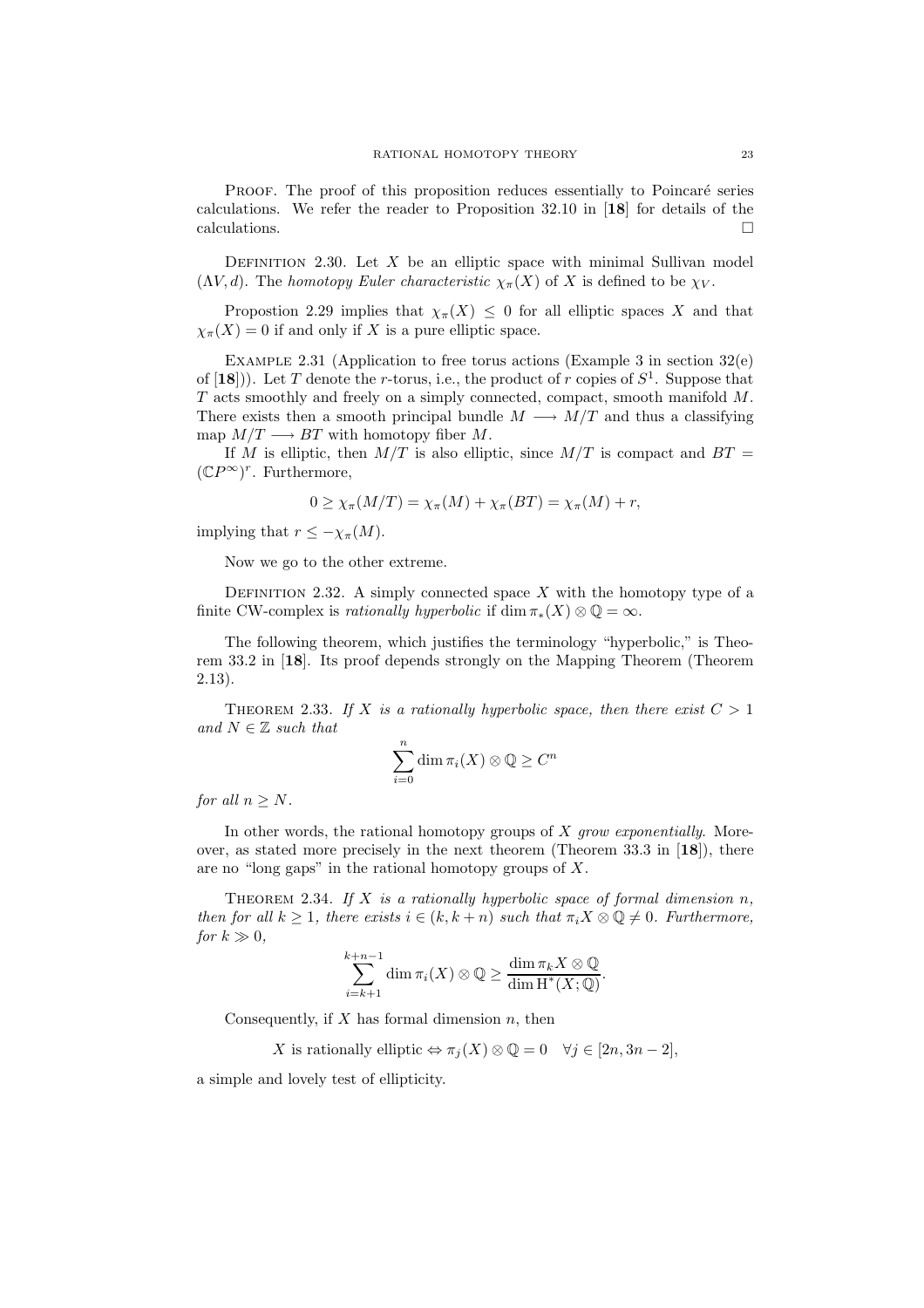#### 3. Commutative algebra and rational homotopy theory

In the late 1970's two algebraists, Luchezar Avramov, then at the University of Sofia, and Jan-Erik Roos of the University of Stockholm, discovered and began to exploit a deep connection between local algebra and rational homotopy theory. In 1981 they established contact with the rational homotopy theorists, initiating a powerful synergy that led to a multitude of important results in both fields. In this section, of a more expository nature than the preceding sections, we describe certain of the most important results of this collaboration. For further details we refer the reader to Section 4 of [24].

Roos' interest in rational homotopy theory was inspired by work of Jean-Michel Lemaire on Serre's question concerning rationality of Poincaré series of the rational homology of loop spaces and by the work of local algebraists on the analogous question of Kaplansky and Serre for local rings. More precisely, Lemaire had studied the Poincaré series

$$
\sum_{n\geq 0} \dim_{\mathbb{Q}} H_n(\Omega E; \mathbb{Q}) \cdot z^n
$$

for E a finite, simply connected CW-complex, while local algebraists were interested in the series

$$
\sum_{n\geq 0} \dim_{\mathbb{F}} \operatorname{Ext}^n_R(\mathbb{F},\mathbb{F})\cdot z^n
$$

for  $R$  a local ring with residue field  $\mathbb F$ . (Here and throughout this section, all local rings are assumed to be commutative and noetherian.) In both cases, the goal was to determine whether the series always represented a rational function.

Roos established a research program to study the homological properties of local rings, in particular those whose maximal ideal m satisfied  $m^3 = 0$ , the first nontrivial case for Poincaré series calculations. He realized that in order to study local rings, it was useful, or even necessary, to work in the larger category of (co)chain algebras. By 1976 he had proved the equivalence of Serre's problem for CW-complexes  $E$  such that dim  $E = 4$  and of the Kaplansky-Serre problem for local rings  $(R, \mathfrak{m})$  such that  $m^3 = 0$  [31].

Avramov ascribes his original interest in rational homotopy theory to Levin's result from 1965 that if R is a local ring with residue field  $\mathbb{F}$ , then  $\text{Tor}^R(\mathbb{F}, \mathbb{F})$  is a graded, divided powers Hopf algebra [27]. Since the dual of a graded, divided powers Hopf algebra is the universal enveloping algebra of a uniquely defined graded Lie algebra (char  $\mathbb{F} = 0$  [30], char  $\mathbb{F} > 2$  [1], char  $\mathbb{F} = 2$  [32]), to any local ring R is associated a graded Lie algebra  $\pi^*(R)$ , the *homotopy Lie algebra* of R. Based on results in characteristic 0 due to Gulliksen in the late 1960's, Avramov proved that if  $R \longrightarrow S$  is a homomorphism of local rings such that S is R-flat, then there is an exact sequence of groups

$$
\ldots \to \pi^n R \longrightarrow \pi^n (S \otimes_R \mathbb{F}) \longrightarrow \pi^n (S) \longrightarrow \pi^n (R) \xrightarrow{\delta^n} \pi^{n+1} (S \otimes_R \mathbb{F}) \longrightarrow \pi^{n+1} S \longrightarrow \ldots
$$

The existence of such a long exact sequence of homotopy groups confirmed Avramov's intuition that rational homotopy invariants were analogous to homology invariants of local rings in arbitrary characteristic.

In 1980 David Anick constructed a finite, simply connected CW-complex E of dimension  $\leq 4$  such that the Poincaré series of the homology of  $\Omega E$  was not rational [2], [3]. Anick's construction interested rational homotopy theorists because of its relation to the dichotomy between elliptic and hyperbolic spaces; see Section 2.4.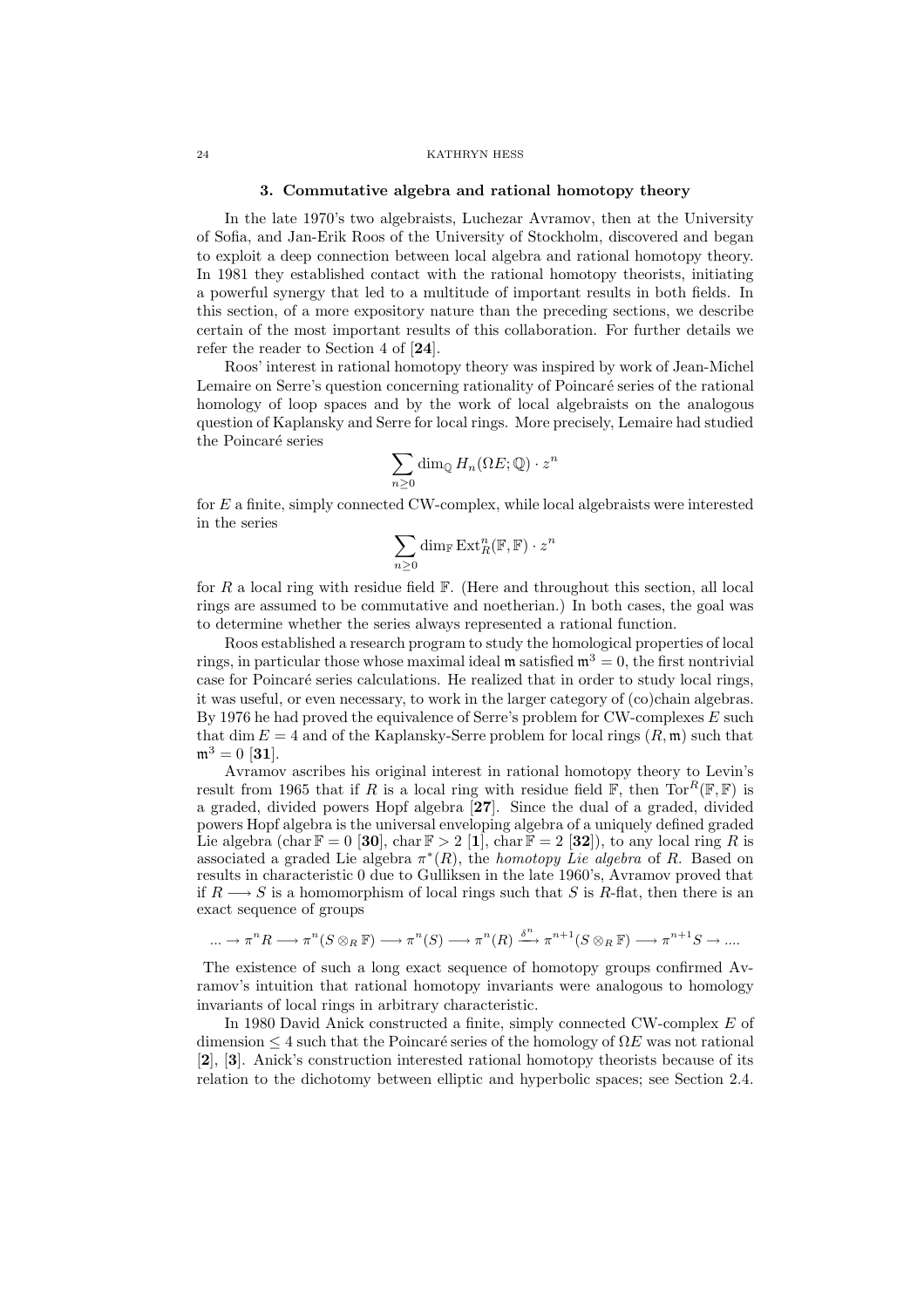Local algebraists were interested because of Roos's result, which allowed the transcription of Anick's space into a local ring  $(R, \mathfrak{m})$  with  $\mathfrak{m}^3 = 0$  and with irrational Poincaré series. Shortly after Anick's result became known, Roos and his student Clas Löfwall discovered other examples of local rings with irrational Poincaré series that they obtained by completely different methods [29].

The converging interests of rational homotopy theorists and of local algebraists led to direct contact between the two groups in 1981. Inspired by the work of Roos and his colleagues, Félix and Thomas began to work on calculating the radius of convergence of the Poincaré series of a loop space  $[19]$ , establishing the following beautiful characterization: a simply connected space E of finite L. -S. category is rationally elliptic if and only if the radius of convergence of the Poincaré series of  $\Omega E$  is 1. If E is rationally hyperbolic, then the radius of convergence is strictly less than 1. Moreover, they found a relatively easily computable upper bound for the radius of convergence in the case of a hyperbolic, formal space. They also showed that if A is a noetherian, connected graded commutative algebra over a field  $\mathbb F$  of characteristic zero and  $\rho_A$  denotes the radius of convergence of

$$
P_A(z) = \sum_{n \ge 0} \dim_{\mathbb{F}} \operatorname{Tor}_n^A(\mathbb{F}, \mathbb{F}) \cdot z^n,
$$

then either  $\rho_A = +\infty$  and A is a polynomial algebra; or  $\rho_A = 1$ , A is a complete intersection, and the coefficients of  $P_A(z)$  grow polynomially; or  $\rho_A < 1$ , A is not a complete intersection, and the coefficients of  $P_A(z)$  grow exponentially. Avramov later generalized this result to any characteristic [6].

The written version of Avramov's Luminy talk on the close links between local algebra and rational homotopy theory provides an excellent and thorough introduction to the subject [7]. His article contains the first "dictionary" between rational homotopy theory and local algebra, explaining how to translate notions and techniques from one field to the other. Given a theorem in one field, applying the dictionary leads to a statement in the other field that stands a reasonable chance of being true, though the method of proof may be completely different.

Avramov and Halperin wrote another thorough introduction to the subject in the proceedings of the Stockholm conference of 1983 [8]. It begins at a more elementary level than the survey article of Avramov in the proceedings of the Luminy conference, leading the reader from first principles of differential graded homological algebra to notions of homotopy fiber and loop space and on to the homotopy Lie algebra.

In his introductory article [7], Avramov emphasized the importance of minimal models in local ring theory. If  $K^R$  is the Koszul complex of a local ring, then there is a minimal, commutative cochain algebra  $(\Lambda V, d)$  over the residue field of R that is quasi-isomorphic to  $K^R$ . Avramov called  $(\Lambda V, d)$  the minimal model of R. He established its relevance by observing that in degrees greater than 1, the graded Lie algebra derived from  $(\Lambda V, d_2)$  is isomorphic to the homotopy Lie algebra of R.

In  $\left[17\right]$  Félix, Halperin, and Thomas continued the in-depth study of the homotopy Lie algebra of a rationally hyperbolic space begun by Félix and Halperin in [14]. They showed, for example, that if  $E$  is rationally hyperbolic, then its rational homotopy Lie algebra is not solvable. Moreover they proposed as conjectures translations of their theorems into local algebra, where, for a local ring  $(R, \mathfrak{m})$  with residue field F, L.-S. category is replaced by  $\dim_{\mathbb{F}}(\mathfrak{m}/\mathfrak{m}^2) - \text{depth } R$  and infinite dimensional rational homotopy is replaced by  $R$  not being a complete intersection.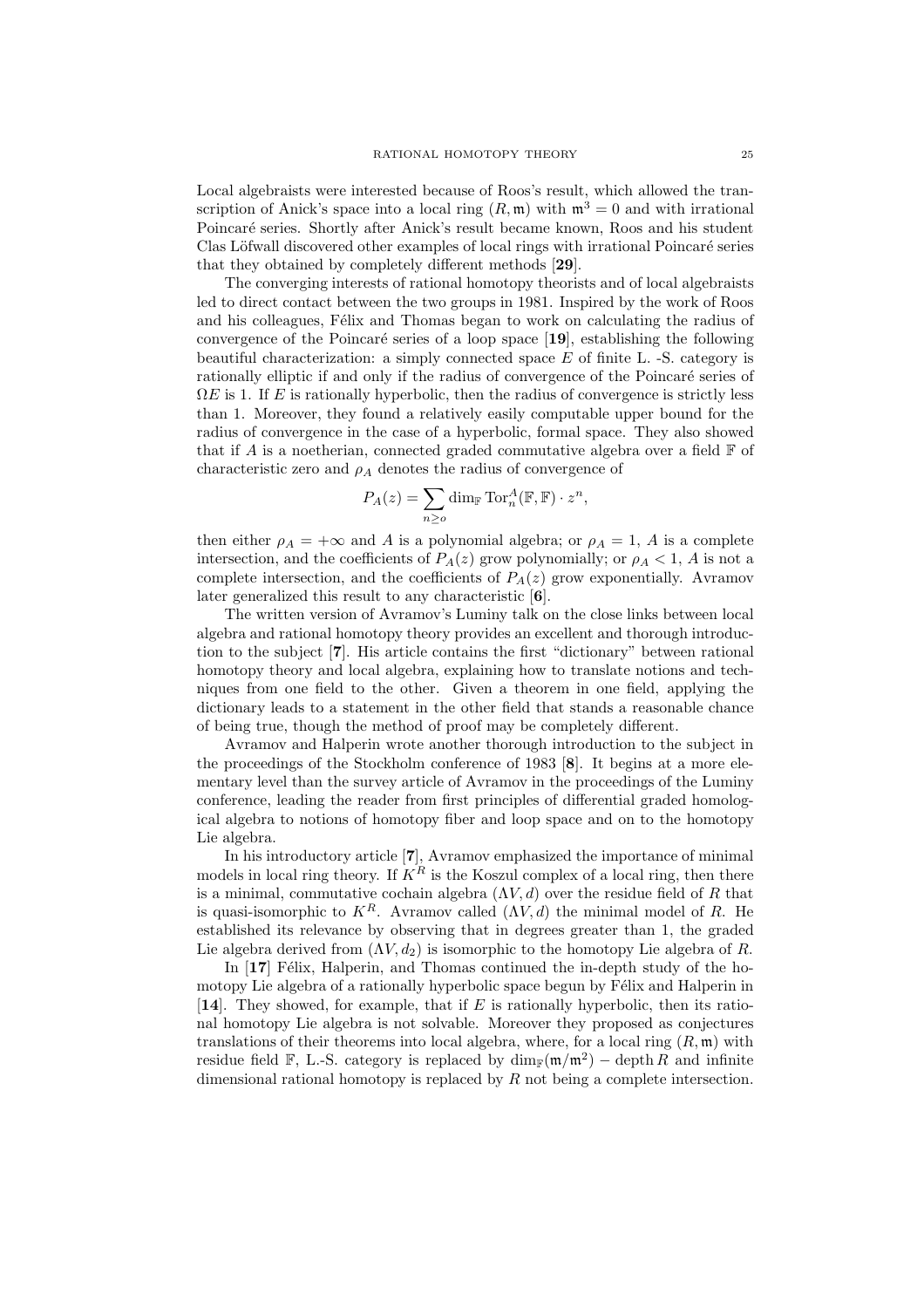Recall that

$$
\operatorname{depth} R = \inf\{j \mid \operatorname{Ext}^j_R(\mathbb{F}, R) \neq 0\}.
$$

In  $[17]$  Félix, Halperin and Thomas also mentioned a very important conjecture due to Avramov and Félix, stating that the homotopy Lie algebra of a rationally hyperbolic space should contain a free Lie algebra on at least two generators. This conjecture has motivated much interesting work in the study of the homotopy Lie algebra and has not as yet (2006) been proved.

Using minimal model techniques, Halperin and Bøgvad proved two conjectures due to Roos, which are "translations" of each other [9]. They showed that

- (1) if  $R$  is a local ring such that the Yoneda algebra  $\mathrm{Ext}^*_R(\mathbb{F}, \mathbb{F})$  is noetherian, then  $R$  is a complete intersection; and
- $(2)$  if E is a simply connected, finite CW-complex such that the Pontryagin algebra  $H_*(\Omega E; \mathbb{Q})$  is noetherian, then E is rationally elliptic.

Their proof is based on a slightly weakened form of the Mapping Theorem that holds over a field of any characteristic, as well as on ideas from the article of Félix, Halperin and Thomas of the previous year [17].

In the spring of 1985 Halperin applied minimal model techniques to answering on old question concerning the deviations of a local ring [22]. The jth deviation,  $e_j(R)$ , of a noetherian, local, commutative ring R with residue field  $\mathbb F$  is  $\dim_{\mathbb F} \pi^j(R)$ . Assmus had shown in 1959 that R is a complete intersection if and only if  $e_i(R) = 0$ for all  $j > 2$  [4], raising the question of whether any deviation could vanish if R were not a complete intersection. Halperin succeeded in answering this question, showing that if R is not a complete intersection, then  $e_i \neq 0$  for all j.

The Five Author paper [15] represents a great leap forward in understanding the structure of the homotopy Lie algebra of a space or of a local ring. The principal innovation of the Five Author paper consists in exploiting the radical of the homotopy Lie algebra, i.e., the sum of all of its solvable ideals, which rational homotopy theorists had begun to study in 1983. The radical itself is in general not solvable. Recall, as mentioned above, that the rational homotopy Lie algebra of a rationally hyperbolic space is not solvable.

Expressed in topological terms, the main theorem of the Five Author paper states that if E is a simply connected CW-complex of finite type and  $cat(E)$  $m < \infty$ , then the radical of the homotopy Lie algebra,  $Rad(E)$  is finite dimensional and dim  $Rad(E)_{even} \leq m$ . This is a consequence of two further theorems, both of which are of great interest themselves. The first concerns the relations among the rational L.-S. category of a space and the depth and global dimension of its homotopy Lie algebra. Recall that the gobal dimension of a local ring  $R$  with residue field F satisfies

gl.dim.(R) = sup{
$$
j | Ext_R^j(\mathbb{F}, \mathbb{F}) \neq 0
$$
 }.

The precise statement of this theorem in topological terms is then that if  $L$  is the homotopy Lie algebra of a simply-connected CW-complex of finite type  $E$ , then either

$$
\operatorname{depth} UL < \operatorname{cat}_0(E) < \operatorname{gl.dim} . \, UL
$$

or

$$
\operatorname{depth} UL = \operatorname{cat}_0(E) = \operatorname{gl.dim} . UL.
$$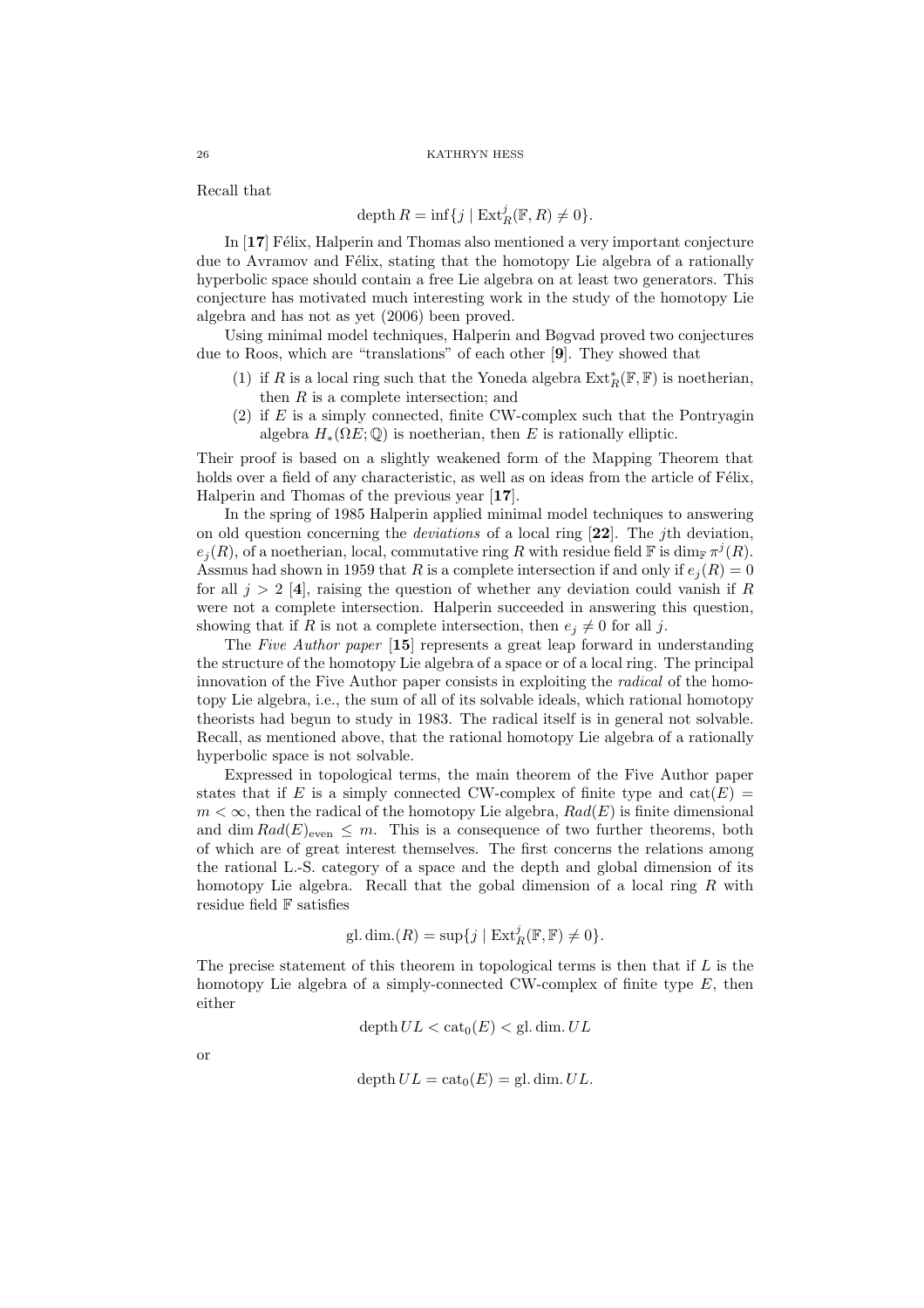The second theorem states that under the same hypotheses, if depth  $UL < \infty$ , then  $Rad(E)$  is finite dimensional and satisfies dim  $Rad(E)_{even} \leq$  depth UL. Moreover, if dim  $Rad(E)_{even} = \operatorname{depth} UL$ , then  $Rad(E) = L$ .

Rational homotopy theorists have exploited extensively the results of [15] in developing a deep understanding of the homotopy Lie algebra of rationally hyperbolic spaces. The methods the five authors devised to prove their results have turned out to be extremely important as well. For example, since their goal was to relate  $cat_0(E)$  to depth(L), they needed to construct a model of the quotient cochain algebra  $(\Lambda V/\Lambda^{>n}V,\bar{d})$ , where  $(\Lambda V, d)$  is the Sullivan minimal model of E. Their method for doing so, based on perturbation of a model for  $(\Lambda V / \Lambda^{>n} V, \overline{d_2})$ , proved to be useful in a number of other circumstances, such as in the proof of Theorem 2.18.

# References

- [1] M. André, Cohomologie des algèbres différentielles où opère une algèbre de Lie, Tôhoku Math. J. 14 (1962), 263–311.
- [2] D. J. Anick, A counter-example to a conjecture of Serre, Annals of Math. 115 (1982), 1–33.
- [3] D. J. Anick, Comment: "A counter-example to a conjecture of Serre," Annals of Math. 116 (1982), 661.
- [4] E. Assmus, On the homology of local rings, Ill. J. Math .3 (1959), 187–199
- [5] L. Avramov, Homology of local flat extensions and complete intersection defects, Math. Ann. 228 (1977), 27–37.
- [6] L. Avramov, Local rings of finite simplicial dimension, Bull. Amer. Math. Soc. 10 (1984) 289–291.
- [7] L. Avramov, Local algebra and rational homotopy, Homotopie Algébrique et Algèbre Locale, Astérisque, vol. 113–114, 1984, pp. 16–43.
- [8] L. Avramov and S. Halperin, Through the looking glass: a dictionary between rational homotopy theory and local algebra, Algebra, Algebraic Topology and their Interactions, Springer Lecture Notes in Mathematics, vol. 1183, 1986, pp. 1–27.
- [9] R. Bøgvad and S. Halperin, On a conjecture of Roos, Algebra, Algebraic Topology and their Interactions, Springer Lecture Notes in Mathematics, vol. 1183, 1986, 120–126
- [10] A. K. Bousfield and V. K. A. M. Gugenheim, On PL De Rham Theory and Rational Homotopy Type, Memoirs of the A. M. S., vol. 179, 1976.
- [11] E. Cartan, Sur les nombres de Betti des espaces de groupes close, C.R. Acad. Sci. Paris 187 (1928), 196–197.
- [12] P. Deligne, P. Griffiths, J. Morgan and D. Sullivan, Real homotopy theory of Kähler manifolds Inventiones 29 (1975), 245–274.
- [13] W. Dwyer and J. Spalinski, Homotopy theories and model categories, Handbook of Algebraic Topology (I. M. James, ed.), North-Holland, 1995, pp. 73–126.
- [14] Y. Félix and S. Halperin, Rational L.-S. category and its applications, Trans. A. M. S. 273 (1982), 1–37
- [15] Y. Félix, S. Halperin, C. Jacobsson, C. Löfwall, and J.-C. Thomas, The radical of the homotopy Lie algebra, Amer. J. Math. 110 (1988), 301–322.
- [16] Y. Félix, S. Halperin and J.-M. Lemaire, Rational category and conelength of Poincaré complexes, Topology 37 (1998), 743-748.
- [17] Y. Félix, S. Halperin and J.-C. Thomas, The homotopy Lie algebra for finite complexes, Publ. Math. I. H. E. S. 56 (1982), 387–410.
- [18] Y. Félix, S. Halperin and J.-C. Thomas, Rational Homotopy Theory, Graduate Texts in Mathematics, vol. 205, Springer-Verlag, 2001.
- [19] Y. Félix and J.-C. Thomas, The radius of convergence of Poincaré series of loop spaces, Invent. Math. 68 (1982), 257–274.
- [20] P. Goerss, Model categories and simplicial methods, Lecture notes from the summer school on "Interactions between Homotopy Theory and Algebra," Contemporary Math., 2006.
- [21] V.K.A.M Gugenheim and H. J. Munkholm, On the extended functoriality of Tor and Cotor, J. Pure Appl. Algebra 4 (1974) , 9–29.